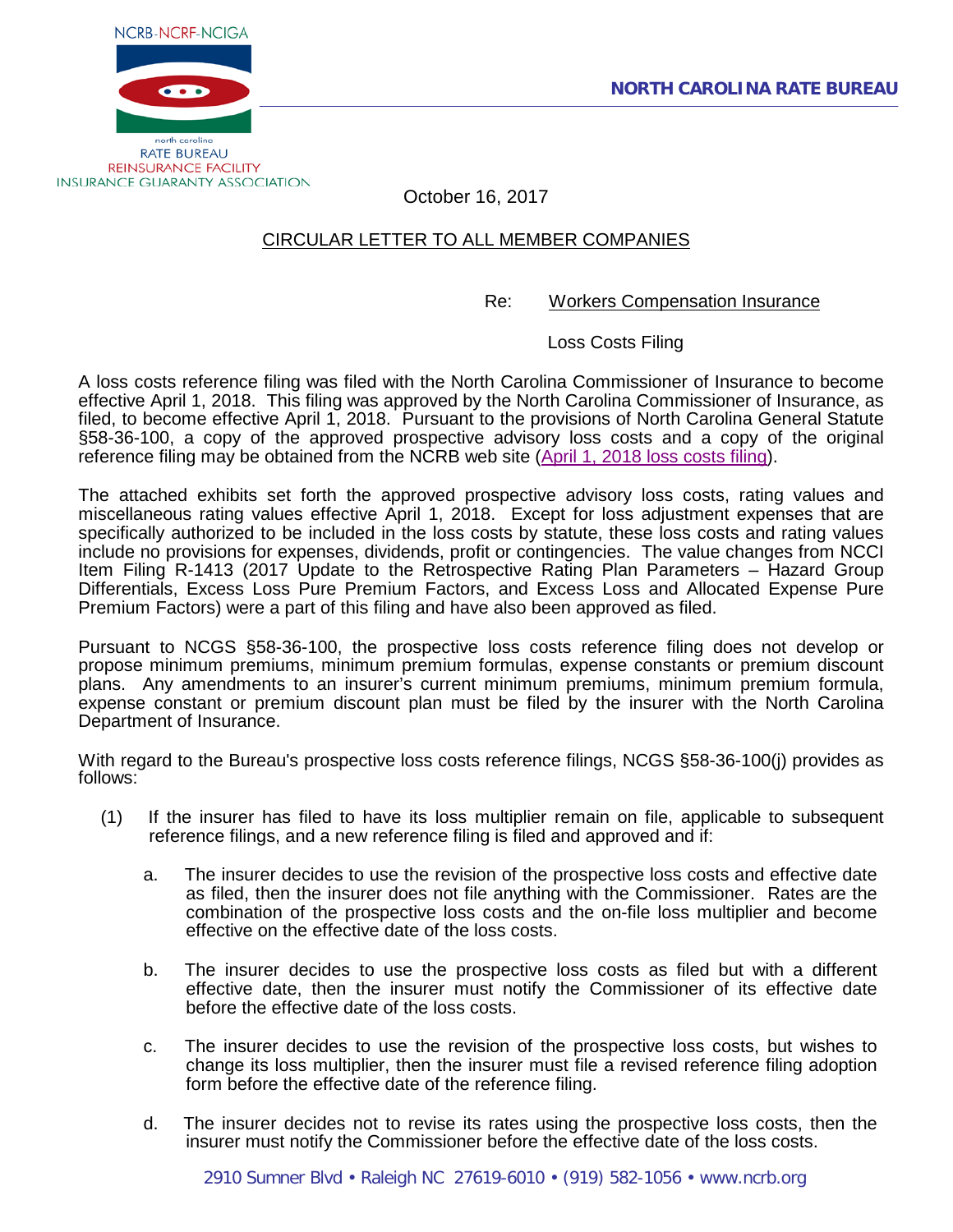- (2) If an insurer has not elected to have its loss multiplier remain on file, applicable to future prospective loss costs reference filings, and a new reference filing is filed and approved, and if:
	- a. The insurer decides to use the prospective loss costs to revise its rates, then the insurer must file a reference filing adoption form, including its effective date.
	- b. The insurer decides not to use the revisions, then the insurer does not file anything with the Commissioner.
	- c. The insurer decides to change its multiplier, then the insurer must file a reference filing adoption form referencing the current approved prospective loss costs, including its effective date and, if applicable, its loss costs modification factor and supporting documentation. The insurer shall not make a change to its loss cost multiplier based on any reference filing other than the current approved reference filing.

Included in the attached exhibits are approved advisory Miscellaneous Values and Retrospective Rating Plan State Special Rating Values. Pursuant to NCGS §58-36-100(l), as a result of the Commissioner's approval of the miscellaneous and Retrospective Rating Plan values, (i) a carrier may elect to implement the values, in which event the carrier need not file anything with the Commissioner; (ii) a carrier may elect to implement the values with a different effective date, in which event the carrier must notify the Commissioner of its effective date before the effective date of the Bureau filing; (iii) a carrier may elect not to implement the values, in which event the carrier must notify the Commissioner before the effective date of the Bureau filing; or (iv) a carrier may elect to implement the values with modifications, in which event the carrier must file the modifications with the Commissioner, must specify the basis for the modifications and must specify the carrier's proposed effective date, if different from the effective date of the Bureau filing.

With regard to the Loss Elimination Ratios shown with the advisory Miscellaneous Values, a carrier should file with the Commissioner its factor(s) to be applied to the approved Loss Elimination Ratios or its own table of deductible percentages. Similarly, with regard to the Retrospective Rating Plan, each carrier should file its factor(s) to be applied to the Excess Loss Pure Premium Factors and Excess Loss and Allocated Expense Pure Premium Factors or file its own tables. It is the Rate Bureau's interpretation of the statute that, if the carrier's factors for these tables have previously been filed and approved, or, if filed on or after September 1, 1997 and not disapproved, and, if the carrier's factors will not be revised, they may be applied to the April 1, 2017 tables without a new filing with the Commissioner.

Note: The obligations of carriers with respect to use of the prospective loss costs and use of the advisory Miscellaneous Values and Retrospective Rating Plan State Special Rating Values are different. The statutory provisions with regard to use of the approved prospective loss costs and an insurer's loss multiplier are set forth in NCGS §58-36-100, portions of which have been quoted above. With respect to the advisory Miscellaneous Values, and Retrospective Rating Plan State Special Rating Values, a carrier is required to implement those values to become effective April 1, 2018 unless it makes a filing with the Commissioner indicating that it elects to do otherwise, as described above.

As previously stated, except for loss adjustment expenses, the approved prospective loss costs include no provisions for expenses. For your information, the premium tax is currently 2.5% of premium and the insurance regulatory charge is 6.5% of the premium tax for the 2018 calendar year.

The North Carolina Department of Insurance (a) Reference Filing Adoption Form, (b) Summary of Supporting Information Form - Calculation of Company Loss Costs Multiplier and (c) Summary of Supporting Information Form - Expense Provisions Exhibit, which have been developed for insurers to file their loss costs multipliers and/or amend minimum premium formulas, expense constants or premium discount schedules, may be found under ["Loss Costs and Assigned Risk Rates"](http://www.ncrb.org/ncrb/WorkersCompensation/Carrier/LossCostsandAssignedRiskRates/tabid/124/Default.aspx) under Workers Compensation on the Rate Bureau's web site.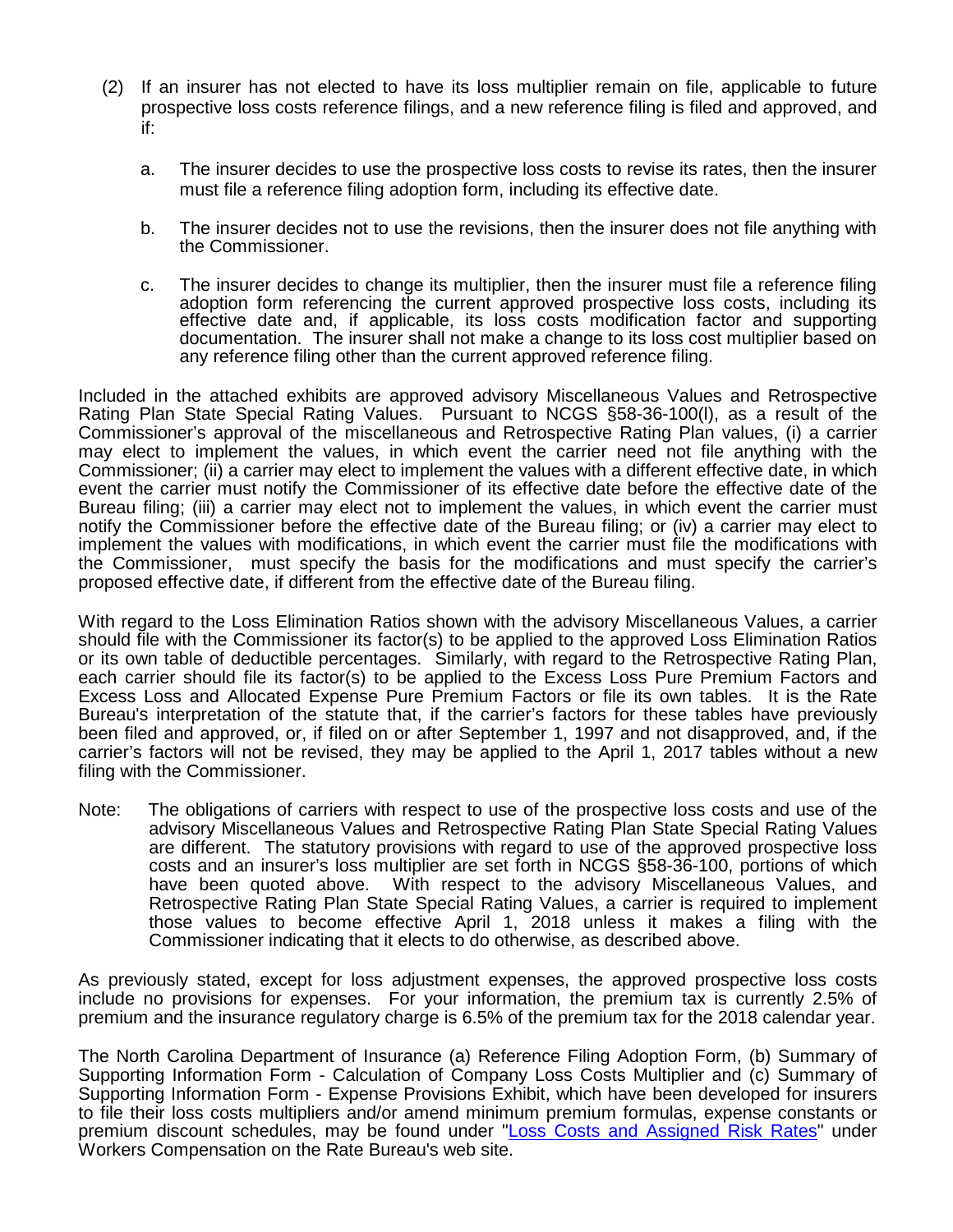Note: The Reference Filing Adoption Form should be completed to show NCDOI File Number: NCRI-131142177, NCRB Reference Filing Date: September 1, 2017 and NCRB Effective Date: April 1, 2018. Item 7, "Provision for loss based assessments" of the Summary of Supporting Information Form - Calculation of Company Loss Costs Multiplier should be completed to show .000 .

Duplicate copies of the reference filing adoption forms (with a postage-paid, self-addressed envelope) are to be submitted to: Mr. Fred Fuller, Deputy Commissioner Property and Casualty Division North Carolina Department of Insurance 1201 Mail Service Center, 430 North Salisbury Street Raleigh, North Carolina 27699-1201

# **Pursuant to NCGS §58-36-100, a copy of each insurer's Loss Cost Multiplier filing must also be sent to the North Carolina Rate Bureau.**

The April 1, 2018 advisory loss costs, rating values and miscellaneous values are posted on our web site at [www.ncrb.org.](http://www.ncrb.org/) The filing proposed an average loss cost decrease of 11.3% from loss costs effective April 1, 2017. For the federal classifications, the approved overall advisory loss costs change is an decrease of 7.5% relative to the overall advisory loss costs level currently in effect.

To assist carriers in the mechanics of generating individual class code rates, a file identified as "April 2018 Loss Costs by Industry Group" may be found under ["Loss Costs and Assigned Risk Rates"](http://www.ncrb.org/ncrb/WorkersCompensation/Carrier/LossCostsandAssignedRiskRates/tabid/124/Default.aspx) in the Carrier section of Workers Compensation on the Rate Bureau's web site. This file has each class code assigned to one of the following industry groups:

- 1. Manufacturing Classifications 5. Miscellaneous Classifications<br>2. Contracting Classifications 6. "F" Classifications
- 
- 2. Contracting Classifications 6. "F" Classifications<br>3. Office and Clerical Classifications 7. Per Capita Classifications 3. Office and Clerical Classifications
- 4. Goods and Services Classifications

If you would like to have the loss costs and residual market rates on a diskette or CD, please send an e-mail to Karen Ott (klo@ncrb.org) and we will promptly forward it to you.

Sincerely,

Joanna Biliouris

Chief Operating Officer

JB:klo

**Attachments** 

C-17-13

- -
	-
-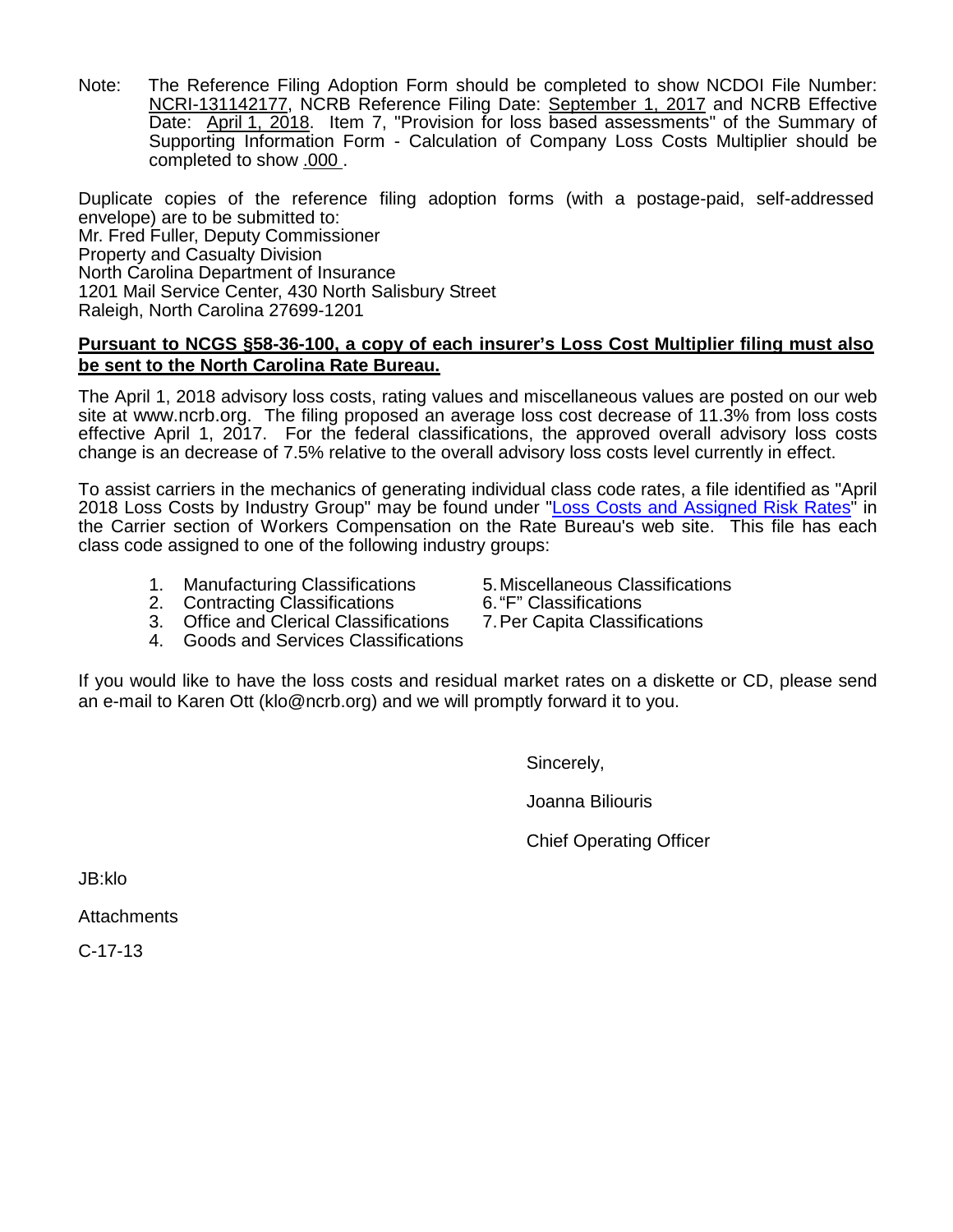# **ADVISORY LOSS COSTS - NOT RATES NORTH CAROLINA**

**Advisory loss costs exclude all expense provisions except loss adjustment expense.**

#### **Exhibit III Page S1**

| Effective April 1, 2018     |                                 |                          |                          |                             |                          |            |                   |                             |                          |            |                   |
|-----------------------------|---------------------------------|--------------------------|--------------------------|-----------------------------|--------------------------|------------|-------------------|-----------------------------|--------------------------|------------|-------------------|
| <b>CLASS</b><br><b>CODE</b> | LOSS<br>COST                    | <b>ELR</b>               | D<br><b>RATIO</b>        | <b>CLASS</b><br><b>CODE</b> | LOSS<br><b>COST</b>      | <b>ELR</b> | D<br><b>RATIO</b> | <b>CLASS</b><br><b>CODE</b> | <b>LOSS</b><br>COST      | <b>ELR</b> | D<br><b>RATIO</b> |
| 0005                        | 2.23                            | 1.39                     | 0.31                     | 2003                        | 2.31                     | 1.43       | 0.31              | 2705X*                      | 47.48                    | 26.04      | 0.25              |
| 0008                        | 1.88                            | 1.11                     | 0.28                     | 2014                        | 3.63                     | 2.00       | 0.25              | 2709                        | 6.24                     | 3.42       | 0.25              |
| 0016                        | 5.09                            | 2.82                     | 0.25                     | 2016                        | 1.66                     | 1.07       | 0.35              | 2710                        | 5.93                     | 3.08       | 0.22              |
| 0034                        | 2.62                            | 1.63                     | 0.31                     | 2021                        | 1.28                     | 0.75       | 0.28              | 2714                        | 2.89                     | 1.87       | 0.35              |
| 0035                        | 1.53                            | 0.99                     | 0.35                     | 2039                        | 1.43                     | 0.92       | 0.35              | 2727X                       | 6.46                     | 3.55       | 0.25              |
|                             |                                 |                          |                          |                             |                          |            |                   |                             |                          |            |                   |
| 0036                        | 3.22                            | 2.00                     | 0.31                     | 2041                        | 1.69                     | 1.09       | 0.35              | 2731                        | 2.77                     | 1.53       | 0.25              |
| 0037                        | 2.73                            | 1.62                     | 0.28                     | 2065                        | 1.88                     | 1.17       | 0.31              | 2735                        | 2.69                     | 1.74       | 0.35              |
| 0042                        | 3.59                            | 2.13                     | 0.28                     | 2070                        | 3.28                     | 2.04       | 0.31              | 2759                        | 3.76                     | 2.43       | 0.35              |
| 0050                        | 3.69                            | 2.29                     | 0.31                     | 2081                        | 1.85                     | 1.15       | 0.31              | 2790                        | 1.15                     | 0.74       | 0.35              |
| 0059D                       | 0.26                            | 0.06                     | 0.20                     | 2089                        | 1.64                     | 1.01       | 0.31              | 2791                        | $\overline{\phantom{m}}$ | 1.67       | 0.35              |
|                             |                                 |                          |                          |                             |                          |            |                   |                             |                          |            |                   |
| 0065D                       | 0.06                            | 0.02                     | 0.25                     | 2095                        | 2.35                     | 1.46       | 0.31              | 2797                        | 3.63                     | 2.26       | 0.31              |
| 0066D                       | 0.06                            | 0.02                     | 0.25                     | 2105                        | 2.55                     | 1.65       | 0.35              | 2799                        | 4.80                     | 2.84       | 0.28              |
| 0067D                       | 0.06                            | 0.02                     | 0.25                     | 2110                        | 1.46                     | 0.94       | 0.35              | 2802                        | 3.57                     | 2.12       | 0.28              |
| 0079                        | 2.24                            | 1.23                     | 0.25                     | 2111                        | 2.00                     | 1.29       | 0.35              | 2835                        | 1.74                     | 1.20       | 0.38              |
| 0083                        | 2.58                            | 1.61                     | 0.31                     | 2112                        | 2.29                     | 1.48       | 0.35              | 2836                        | 1.30                     | 0.89       | 0.38              |
|                             |                                 |                          |                          |                             |                          |            |                   |                             |                          |            |                   |
| 0106                        | 11.37                           | 5.90                     | 0.22                     | 2114                        | 1.82                     | 1.18       | 0.35              | 2841                        | 2.58                     | 1.67       | 0.35              |
| 0113                        | 3.37                            | 2.10                     | 0.31                     | 2121                        | 0.94                     | 0.59       | 0.31              | 2881                        | 2.74                     | 1.89       | 0.38              |
| 0170                        | 1.83                            | 1.14                     | 0.31                     | 2130                        | 1.36                     | 0.85       | 0.31              | 2883                        | 2.71                     | 1.68       | 0.31              |
| 0251                        | 2.61                            | 1.62                     | 0.31                     | 2131                        | 1.75                     | 1.09       | 0.31              | 2913                        | $\qquad \qquad -$        | 1.68       | 0.31              |
| 0400                        | $\qquad \qquad -$               | 0.91                     | 0.28                     | 2143                        | 1.46                     | 0.95       | 0.35              | 2915                        | 1.75                     | 1.03       | 0.28              |
|                             |                                 |                          |                          |                             |                          |            |                   |                             |                          |            |                   |
| 0401                        | 7.04                            | 3.66                     | 0.22                     | 2157                        | 2.46                     | 1.52       | 0.31              | 2916                        | 2.57                     | 1.33       | 0.22              |
| 0771N                       | 0.27                            | $\overline{\phantom{0}}$ | $\overline{\phantom{0}}$ | 2172                        | 1.04                     | 0.61       | 0.28              | 2923                        | 1.56                     | 1.01       | 0.35              |
| 0908P                       | 100.00                          | 62.37                    | 0.31                     | 2174                        | 2.09                     | 1.35       | 0.35              | 2942                        | $\overline{\phantom{m}}$ | 0.48       | 0.38              |
| 0913P                       | 484.00                          | 301.40                   | 0.31                     | 2211                        | 5.42                     | 2.98       | 0.25              | 2960                        | 2.60                     | 1.61       | 0.31              |
| 0917                        | 3.40                            | 2.20                     | 0.35                     | 2220                        | 1.42                     | 0.88       | 0.31              | 3004                        | 0.92                     | 0.51       | 0.25              |
|                             |                                 |                          |                          |                             |                          |            |                   |                             |                          |            |                   |
| 1005                        | 4.31                            | 2.00                     | 0.20                     | 2286                        | 1.02                     | 0.66       | 0.35              | 3018                        | 2.80                     | 1.54       | 0.25              |
| 1164                        | 3.88                            | 1.80                     | 0.20                     | 2288                        | 3.06                     | 1.98       | 0.35              | 3022                        | 4.31                     | 2.78       | 0.35              |
| 1165XD                      | 1.85                            | 0.95                     | 0.22                     | 2300                        | $\overline{\phantom{a}}$ | 0.94       | 0.31              | 3027                        | 1.57                     | 0.86       | 0.25              |
| 1320                        | 1.44                            | 0.75                     | 0.22                     | 2302                        | 1.18                     | 0.73       | 0.31              | 3028                        | 1.73                     | 1.08       | 0.31              |
| 1322                        | 6.38                            | 3.30                     | 0.22                     | 2305                        | 1.68                     | 0.99       | 0.28              | 3030                        | 4.07                     | 2.24       | 0.25              |
|                             |                                 |                          |                          |                             |                          |            |                   |                             |                          |            |                   |
| 1430                        | 3.53                            | 1.94                     | 0.25                     | 2361                        | 1.44                     | 0.90       | 0.31              | 3040                        | 4.19                     | 2.30       | 0.25              |
| 1438                        | 2.65                            | 1.37                     | 0.22                     | 2362                        | 1.31                     | 0.82       | 0.31              | 3041                        | 2.83                     | 1.76       | 0.31              |
| 1452                        | 1.60                            | 0.88                     | 0.25                     | 2380                        | 1.47                     | 0.92       | 0.31              | 3042                        | 2.07                     | 1.22       | 0.28              |
| 1463                        | 5.13                            | 2.66                     | 0.22                     | 2386                        | $\overline{\phantom{a}}$ | 0.94       | 0.31              | 3064                        | 3.25                     | 2.03       | 0.31              |
| 1470                        | $\overline{a}$                  | 0.82                     | 0.22                     | 2388                        | 1.13                     | 0.73       | 0.35              | 3069                        | $\qquad \qquad -$        | 1.17       | 0.31              |
| 1472                        | 1.58                            | 0.82                     | 0.22                     | 2402                        | 2.53                     | 1.40       | 0.25              | 3076                        | 1.88                     | 1.17       | 0.31              |
| 1473                        | $\qquad \qquad -$               | 0.82                     | 0.22                     | 2413                        | 1.88                     | 1.17       | 0.31              | 3081D                       | 2.57                     | 1.39       | 0.25              |
| 1474                        | $\overline{\phantom{a}}$        | 0.82                     | 0.22                     | 2416                        | 1.47                     | 0.91       | 0.31              | 3082D                       | 2.66                     | 1.45       | 0.25              |
| 1624D                       | 2.46                            | 1.26                     | 0.22                     | 2417                        | 0.88                     | 0.54       | 0.31              | 3085D                       | 2.65                     | 1.43       | 0.25              |
| 1642                        | 1.66                            | 0.91                     | 0.25                     | 2501                        | 1.52                     | 0.94       | 0.31              | 3110                        | 2.74                     | 1.70       | 0.31              |
|                             |                                 |                          |                          |                             |                          |            |                   |                             |                          |            |                   |
| 1654                        | 10.37                           | 5.66                     | 0.26                     | 2503                        | 0.88                     | 0.57       | 0.35              | 3111                        | 1.92                     | 1.19       | 0.31              |
| 1655                        | $\hspace{0.1mm}-\hspace{0.1mm}$ | 0.91                     | 0.25                     | 2534                        | $\overline{\phantom{a}}$ | 0.94       | 0.31              | 3113                        | 1.25                     | 0.77       | 0.31              |
| 1699                        | 2.27                            | 1.25                     | 0.25                     | 2570                        | 2.43                     | 1.56       | 0.35              | 3114                        | 1.49                     | 0.93       | 0.31              |
| 1701                        | 2.55                            | 1.40                     | 0.25                     | 2585                        | 2.50                     | 1.61       | 0.35              | 3118                        | 1.44                     | 0.93       | 0.35              |
| 1710                        | 4.88                            | 2.69                     | 0.25                     | 2586                        | 1.95                     | 1.21       | 0.31              | 3119                        | 0.50                     | 0.34       | 0.38              |
|                             |                                 |                          |                          |                             |                          |            |                   |                             |                          |            |                   |
| 1741DX                      | 2.65                            | 1.07                     | 0.20                     | 2587                        | 1.52                     | 0.98       | 0.35              | 3122                        | 1.35                     | 0.88       | 0.35              |
| 1747                        | 1.23                            | 0.68                     | 0.25                     | 2589                        | 1.60                     | 1.00       | 0.31              | 3126                        | 1.16                     | 0.72       | 0.31              |
| 1748                        | 2.92                            | 1.61                     | 0.25                     | 2600                        | 2.62                     | 1.69       | 0.35              | 3131                        | 1.17                     | 0.73       | 0.31              |
| 1803D                       | 5.13                            | 2.44                     | 0.22                     | 2623                        | 4.64                     | 2.74       | 0.28              | 3132                        | 1.77                     | 1.10       | 0.31              |
| 1852                        | $\overline{\phantom{a}}$        | 0.59                     | 0.20                     | 2651                        | 0.91                     | 0.59       | 0.35              | 3145                        | 1.15                     | 0.71       | 0.31              |
|                             |                                 |                          |                          |                             |                          |            |                   |                             |                          |            |                   |
| 1853X                       | 1.61                            | 0.95                     | 0.28                     | 2660                        | 1.39                     | 0.90       | 0.35              | 3146                        | 1.58                     | 0.99       | 0.31              |
| 1860                        | $\sim$ $-$                      | 0.94                     | 0.31                     | 2670                        | 1.01                     | 0.69       | 0.38              | 3169                        | 1.86                     | 1.16       | 0.31              |
| 1924                        | 1.98                            | 1.28                     | 0.35                     | 2683                        | 1.06                     | 0.69       | 0.35              | 3175                        | $\sim$ $-$               | 1.16       | 0.31              |
| 1925                        | 2.10                            | 1.24                     | 0.28                     | 2688                        | 2.12                     | 1.37       | 0.35              | 3179                        | 1.10                     | 0.71       | 0.35              |
| 2002                        | 1.51                            | 0.97                     | 0.35                     | 2702                        | 13.68                    | 6.38       | 0.20              | 3180                        | 1.57                     | 1.02       | 0.35              |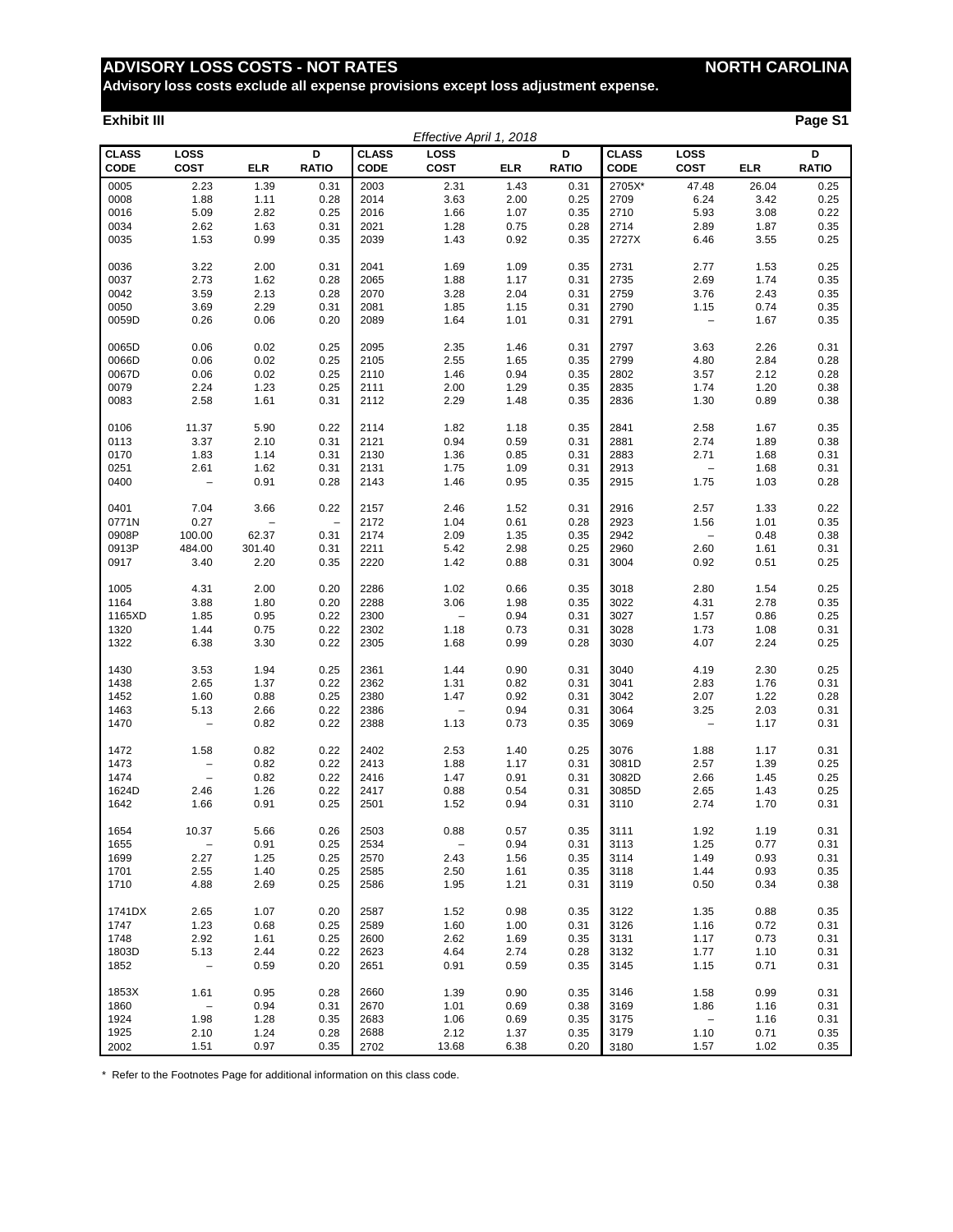# **ADVISORY LOSS COSTS - NOT RATES MORTH CAROLINA**

**Advisory loss costs exclude all expense provisions except loss adjustment expense.**

#### **Exhibit III Page S2**

|                             | Effective April 1, 2018 |            |                   |                      |                          |            |                   |                      |                     |            |                   |
|-----------------------------|-------------------------|------------|-------------------|----------------------|--------------------------|------------|-------------------|----------------------|---------------------|------------|-------------------|
| <b>CLASS</b><br><b>CODE</b> | LOSS<br>COST            | <b>ELR</b> | D<br><b>RATIO</b> | <b>CLASS</b><br>CODE | LOSS<br><b>COST</b>      | <b>ELR</b> | D<br><b>RATIO</b> | <b>CLASS</b><br>CODE | LOSS<br><b>COST</b> | <b>ELR</b> | D<br><b>RATIO</b> |
| 3188                        | 1.20                    | 0.78       | 0.35              | 3865                 | 1.49                     | 1.04       | 0.38              | 4558                 | 0.89                | 0.55       | 0.31              |
| 3220                        | 1.27                    | 0.78       | 0.31              | 3881                 | 2.64                     | 1.64       | 0.31              | 4568                 | 1.42                | 0.78       | 0.25              |
| 3223                        | $\overline{a}$          | 1.02       | 0.35              | 4000                 | 2.86                     | 1.48       | 0.22              | 4581                 | 0.52                | 0.27       | 0.22              |
| 3224                        | 2.04                    | 1.31       | 0.35              | 4021                 | 3.63                     | 2.00       | 0.25              | 4583                 | 3.62                | 1.88       | 0.22              |
| 3227                        | 2.19                    | 1.41       | 0.35              | 4024D                | 1.71                     | 0.93       | 0.25              | 4611                 | 0.42                | 0.27       | 0.35              |
| 3240                        | 2.38                    | 1.54       | 0.35              | 4034                 | 3.84                     | 2.12       | 0.25              | 4635                 | 1.92                | 0.89       | 0.20              |
| 3241                        | 2.58                    | 1.60       | 0.31              | 4036                 | 2.12                     | 1.17       | 0.25              | 4653                 | 1.22                | 0.79       | 0.35              |
| 3255                        | 1.66                    | 1.14       | 0.38              | 4038                 | 1.98                     | 1.36       | 0.38              | 4665                 | 4.07                | 2.24       | 0.25              |
| 3257                        | 2.19                    | 1.36       | 0.31              | 4053X                | 1.69                     | 1.05       | 0.31              | 4670                 | 4.51                | 2.48       | 0.25              |
| 3270                        | 1.57                    | 0.98       | 0.31              | 4061X                | 1.63                     | 1.06       | 0.35              | 4683                 | 2.44                | 1.51       | 0.31              |
| 3300                        | 2.25                    | 1.40       | 0.31              | 4062                 | 1.89                     | 1.18       | 0.31              | 4686                 | 1.25                | 0.68       | 0.25              |
| 3303                        | 2.03                    | 1.31       | 0.35              | 4101                 | 1.97                     | 1.17       | 0.28              | 4692                 | 0.48                | 0.31       | 0.35              |
| 3307                        | 2.50                    | 1.56       | 0.31              | 4109                 | 0.31                     | 0.20       | 0.35              | 4693                 | 0.70                | 0.44       | 0.31              |
| 3315                        | 2.73                    | 1.76       | 0.35              | 4110                 | 0.54                     | 0.34       | 0.31              | 4703                 | 1.14                | 0.70       | 0.31              |
| 3334                        | 2.13                    | 1.32       | 0.31              | 4111                 | 0.79                     | 0.51       | 0.35              | 4717                 | 1.35                | 0.93       | 0.38              |
| 3336                        | 1.68                    | 0.92       | 0.25              | 4113                 | $\qquad \qquad -$        | 0.51       | 0.35              | 4720                 | 1.04                | 0.64       | 0.31              |
| 3365                        | 3.96                    | 2.18       | 0.25              | 4114                 | 2.19                     | 1.35       | 0.31              | 4740                 | 1.96                | 1.08       | 0.25              |
| 3372                        | 2.17                    | 1.28       | 0.28              | 4130                 | 2.37                     | 1.48       | 0.31              | 4741                 | 1.84                | 1.14       | 0.31              |
| 3373                        | 2.66                    | 1.65       | 0.31              | 4131                 | 3.69                     | 2.40       | 0.35              | 4751                 | 1.27                | 0.70       | 0.25              |
| 3383                        | 0.90                    | 0.58       | 0.35              | 4133                 | 1.13                     | 0.73       | 0.35              | 4771N                | 1.52                | 0.71       | 0.20              |
| 3385                        | 0.55                    | 0.36       | 0.35              | 4149                 | 0.54                     | 0.37       | 0.38              | 4777                 | 2.20                | 1.02       | 0.20              |
| 3400                        | 2.07                    | 1.22       | 0.28              | 4206                 | 1.58                     | 0.98       | 0.31              | 4825                 | 0.69                | 0.38       | 0.25              |
| 3507                        | 1.39                    | 0.86       | 0.31              | 4207                 | 1.56                     | 0.85       | 0.26              | 4828                 | 1.21                | 0.72       | 0.28              |
| 3515                        | 1.51                    | 0.94       | 0.31              | 4239                 | 1.58                     | 0.87       | 0.25              | 4829                 | 0.86                | 0.44       | 0.22              |
| 3516                        | $\qquad \qquad -$       | 0.94       | 0.31              | 4240                 | 1.99                     | 1.29       | 0.35              | 4902                 | 2.05                | 1.32       | 0.35              |
|                             |                         |            |                   |                      |                          |            |                   |                      |                     |            |                   |
| 3548                        | 0.88                    | 0.55       | 0.31              | 4243                 | 1.21                     | 0.75       | 0.31              | 4923                 | 0.56                | 0.35       | 0.31              |
| 3559                        | 1.38                    | 0.86       | 0.31              | 4244                 | 1.31                     | 0.81       | 0.31              | 5020                 | 5.24                | 2.88       | 0.25              |
| 3574                        | 0.50                    | 0.32       | 0.35              | 4250                 | 1.39                     | 0.86       | 0.31              | 5022                 | 5.67                | 2.94       | 0.22              |
| 3581                        | 0.62                    | 0.40       | 0.35              | 4251                 | 1.53                     | 0.95       | 0.31              | 5037                 | 10.39               | 4.83       | 0.20              |
| 3612                        | 1.13                    | 0.66       | 0.28              | 4263                 | 2.05                     | 1.28       | 0.31              | 5040                 | 4.79                | 2.23       | 0.20              |
| 3620                        | 3.17                    | 1.75       | 0.25              | 4273                 | 1.85                     | 1.15       | 0.31              | 5057                 | 4.23                | 1.97       | 0.20              |
| 3629                        | 1.21                    | 0.78       | 0.35              | 4279                 | 1.51                     | 0.94       | 0.31              | 5059                 | 16.40               | 7.65       | 0.20              |
| 3632                        | 1.91                    | 1.13       | 0.28              | 4282                 | $\overline{\phantom{0}}$ | 0.94       | 0.31              | 5069                 | $\overline{a}$      | 7.65       | 0.20              |
| 3634                        | 1.05                    | 0.68       | 0.35              | 4283                 | 0.92                     | 0.57       | 0.31              | 5102                 | 3.91                | 2.03       | 0.22              |
| 3635                        | 1.64                    | 1.02       | 0.31              | 4299                 | 1.09                     | 0.71       | 0.35              | 5146                 | 3.59                | 1.97       | 0.25              |
| 3638                        | 1.00                    | 0.64       | 0.35              | 4301                 | $\qquad \qquad -$        | 0.94       | 0.31              | 5160                 | 1.73                | 0.90       | 0.22              |
| 3642                        | 0.91                    | 0.57       | 0.31              | 4304                 | 3.11                     | 1.84       | 0.28              | 5183                 | 2.74                | 1.50       | 0.25              |
| 3643                        | 1.01                    | 0.63       | 0.31              | 4307                 | 1.16                     | 0.80       | 0.38              | 5188                 | 3.55                | 1.95       | 0.25              |
| 3647                        | 1.18                    | 0.70       | 0.28              | 4351                 | 0.96                     | 0.59       | 0.31              | 5190                 | 2.87                | 1.57       | 0.25              |
| 3648                        | 0.80                    | 0.52       | 0.35              | 4352                 | 0.99                     | 0.64       | 0.35              | 5191                 | 0.55                | 0.34       | 0.31              |
| 3681                        | 0.55                    | 0.36       | 0.35              | 4360                 | 1.02                     | 0.66       | 0.35              | 5192                 | 2.35                | 1.46       | 0.31              |
| 3685                        | 0.76                    | 0.49       | 0.35              | 4361                 | 0.71                     | 0.46       | 0.35              | 5213                 | 5.94                | 3.08       | 0.22              |
| 3719                        | 0.89                    | 0.41       | 0.20              | 4410                 | 2.27                     | 1.41       | 0.31              | 5215                 | 3.77                | 2.22       | 0.28              |
| 3724                        | 2.17                    | 1.13       | 0.22              | 4417                 | $\qquad \qquad -$        | 1.41       | 0.31              | 5221                 | 3.34                | 1.84       | 0.25              |
| 3726                        | 3.68                    | 1.71       | 0.20              | 4420                 | 4.94                     | 2.55       | 0.22              | 5222                 | 5.43                | 2.81       | 0.22              |
| 3803                        | 1.17                    | 0.73       | 0.31              | 4431                 | 0.99                     | 0.68       | 0.38              | 5223                 | 5.03                | 2.77       | 0.25              |
| 3807                        | 1.35                    | 0.87       | 0.35              | 4432                 | 0.69                     | 0.48       | 0.38              | 5348                 | 3.30                | 1.81       | 0.25              |
| 3808                        | 3.16                    | 1.86       | 0.28              | 4439                 | $\qquad \qquad -$        | 0.55       | 0.31              | 5402                 | 3.15                | 2.04       | 0.35              |
| 3821                        | 5.00                    | 2.97       | 0.28              | 4452                 | 1.65                     | 1.02       | 0.31              | 5403                 | 4.92                | 2.55       | 0.22              |
| 3822X                       | 2.03                    | 1.20       | 0.28              | 4459                 | 1.74                     | 1.08       | 0.31              | 5437                 | 3.78                | 2.07       | 0.25              |
| 3824X                       | 2.42                    | 1.43       | 0.28              | 4470                 | 1.38                     | 0.85       | 0.31              | 5443                 | 2.86                | 1.78       | 0.31              |
| 3826                        | 0.50                    | 0.31       | 0.31              | 4484                 | 1.62                     | 1.01       | 0.31              | 5445                 | 7.27                | 3.77       | 0.22              |
| 3827                        | 1.05                    | 0.62       | 0.28              | 4493                 | 1.58                     | 0.98       | 0.31              | 5462                 | 4.76                | 2.60       | 0.25              |
| 3830                        | 0.78                    | 0.46       | 0.28              | 4511                 | 0.35                     | 0.20       | 0.28              | 5472                 | 4.67                | 2.17       | 0.20              |
| 3851                        | 1.82                    | 1.17       | 0.35              | 4557                 | 1.49                     | 0.97       | 0.35              | 5473                 | 9.19                | 4.28       | 0.20              |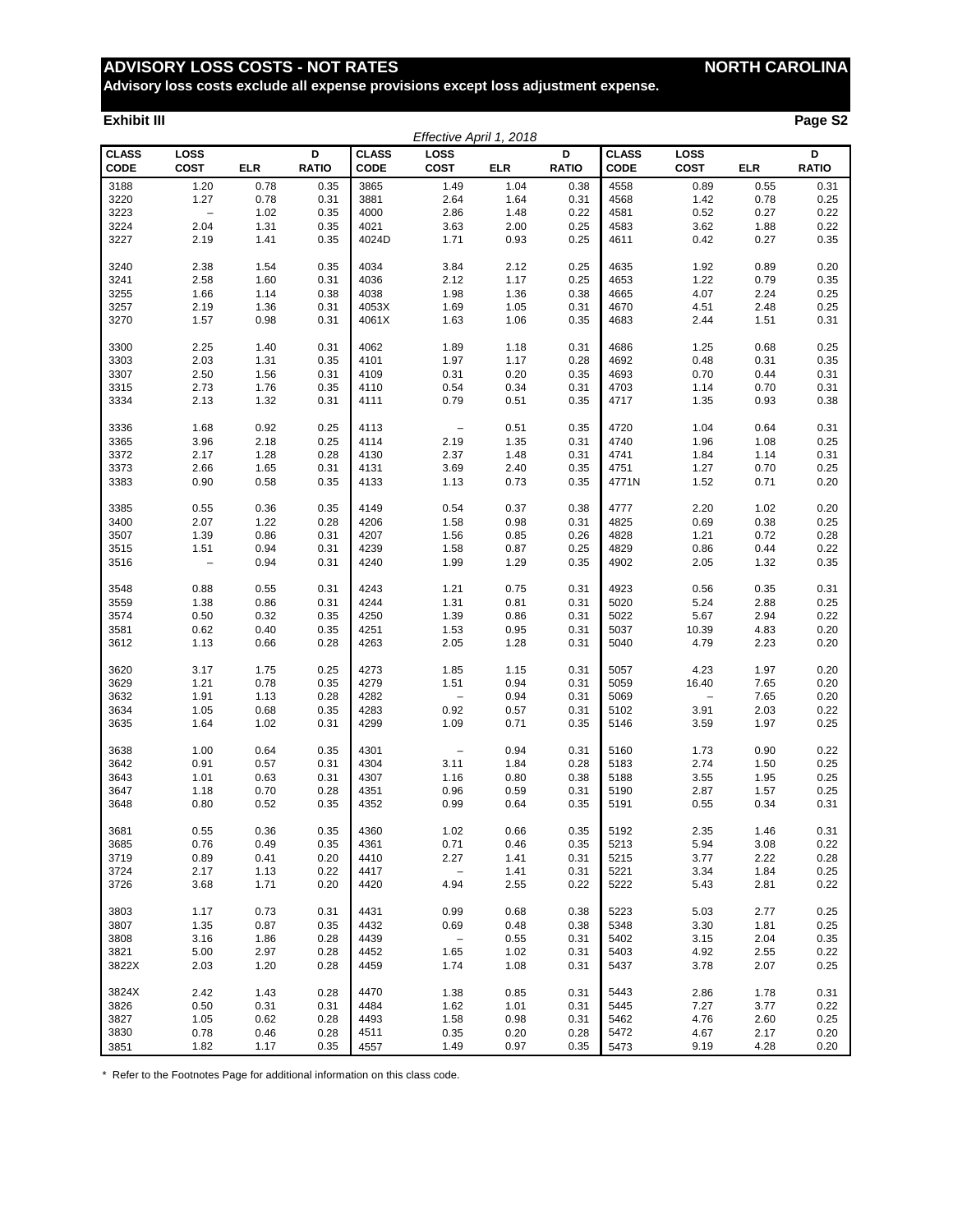# **ADVISORY LOSS COSTS - NOT RATES NORTH CAROLINA**

**Advisory loss costs exclude all expense provisions except loss adjustment expense.**

#### **Exhibit III Page S3**

| Effective April 1, 2018     |                          |            |                   |                             |                                   |                          |                          |                      |                          |            |                   |
|-----------------------------|--------------------------|------------|-------------------|-----------------------------|-----------------------------------|--------------------------|--------------------------|----------------------|--------------------------|------------|-------------------|
| <b>CLASS</b><br><b>CODE</b> | LOSS<br><b>COST</b>      | <b>ELR</b> | D<br><b>RATIO</b> | <b>CLASS</b><br><b>CODE</b> | LOSS<br><b>COST</b>               | <b>ELR</b>               | D<br><b>RATIO</b>        | <b>CLASS</b><br>CODE | LOSS<br><b>COST</b>      | <b>ELR</b> | D<br><b>RATIO</b> |
| 5474                        | 5.10                     | 2.65       | 0.22              | 6872F                       | 8.97                              | 3.76                     | 0.17                     | 7529X                | 12.50                    | 5.81       | 0.20              |
| 5478                        | 2.33                     | 1.27       | 0.25              | 6874F                       | 14.26                             | 5.93                     | 0.18                     | 7538                 | 6.71                     | 3.12       | 0.20              |
| 5479                        | 5.17                     | 3.06       | 0.28              | 6882                        | 2.73                              | 1.27                     | 0.20                     | 7539                 | 1.25                     | 0.65       | 0.22              |
| 5480                        | 4.13                     | 2.14       | 0.22              | 6884                        | 3.37                              | 1.56                     | 0.20                     | 7540                 | 3.51                     | 1.64       | 0.20              |
| 5491                        | 1.85                     | 0.96       | 0.22              | 7016M                       | 2.71                              | 1.26                     | 0.20                     | 7580                 | 2.29                     | 1.26       | 0.25              |
| 5506                        | 5.26                     | 2.45       | 0.20              | 7024M                       | 3.01                              | 1.40                     | 0.20                     | 7590                 | 2.66                     | 1.57       | 0.28              |
| 5507                        | 2.86                     | 1.48       | 0.22              | 7038M                       | 3.72                              | 1.75                     | 0.19                     | 7600                 | 3.83                     | 2.11       | 0.25              |
| 5508                        | 6.94                     | 3.79       | 0.26              | 7046M                       | 4.82                              | 2.24                     | 0.20                     | 7601                 | $\qquad \qquad -$        | 2.11       | 0.25              |
| 5535                        | 4.93                     | 2.71       | 0.25              | 7047M                       | 5.16                              | 2.28                     | 0.20                     | 7605                 | 1.81                     | 0.99       | 0.25              |
| 5537                        | 3.92                     | 2.15       | 0.25              | 7050M                       | 7.08                              | 3.16                     | 0.19                     | 7610                 | 0.46                     | 0.27       | 0.28              |
| 5551                        | 14.38                    | 6.71       | 0.20              | 7090M                       | 4.13                              | 1.94                     | 0.19                     | 7611                 | $\overline{\phantom{0}}$ | 2.11       | 0.25              |
| 5606                        | 0.87                     | 0.45       | 0.22              | 7098M                       | 5.36                              | 2.49                     | 0.20                     | 7612                 | $\qquad \qquad -$        | 2.11       | 0.25              |
| 5610                        | 5.09                     | 3.16       | 0.31              | 7099M                       | 9.19                              | 4.06                     | 0.20                     | 7613                 | $\qquad \qquad -$        | 2.11       | 0.25              |
| 5645                        | 12.24                    | 6.36       | 0.22              | 7133                        | 2.57                              | 1.34                     | 0.22                     | 7705                 | 4.95                     | 2.92       | 0.28              |
| 5651                        | $\qquad \qquad -$        | 6.36       | 0.22              | 7151M                       | 3.12                              | 1.62                     | 0.22                     | 7710                 | 2.63                     | 1.36       | 0.22              |
| 5703                        | 10.28                    | 5.66       | 0.25              | 7152M                       | 5.95                              | 2.95                     | 0.22                     | 7711                 | 2.63                     | 1.36       | 0.22              |
| 5705                        | 25.50                    | 14.09      | 0.25              | 7153M                       | 3.47                              | 1.81                     | 0.22                     | 7720X                | 1.63                     | 0.89       | 0.25              |
| 5951                        | 0.23                     | 0.15       | 0.35              | 7219                        | 6.38                              | 3.30                     | 0.22                     | 7723X                | 1.87                     | 0.87       | 0.20              |
| 6003                        | 6.36                     | 3.48       | 0.25              | 7222X                       | 5.34                              | 2.92                     | 0.25                     | 7855                 | 2.50                     | 1.37       | 0.25              |
| 6005                        | 4.91                     | 2.69       | 0.25              | 7225                        | 5.44                              | 2.98                     | 0.25                     | 8001                 | 1.67                     | 1.08       | 0.35              |
| 6017                        | $\overline{\phantom{m}}$ | 3.08       | 0.22              | 7228                        | $\overline{a}$                    | 3.30                     | 0.22                     | 8002                 | 1.41                     | 0.88       | 0.31              |
| 6018                        | 2.17                     | 1.18       | 0.26              | 7229                        | $\overline{a}$                    | 3.30                     | 0.22                     | 8006                 | 1.97                     | 1.23       | 0.31              |
| 6045                        | 3.74                     | 2.04       | 0.26              | 7230X                       | 7.70                              | 4.53                     | 0.28                     | 8008                 | 0.90                     | 0.58       | 0.35              |
| 6204                        | 7.27                     | 3.77       | 0.22              | 7231                        | 5.84                              | 3.43                     | 0.28                     | 8010                 | 1.09                     | 0.71       | 0.35              |
| 6206                        | 2.29                     | 1.06       | 0.20              | 7232X                       | 7.03                              | 3.63                     | 0.22                     | 8013                 | 0.29                     | 0.18       | 0.31              |
| 6213                        | 1.46                     | 0.75       | 0.22              | 7309F                       | 9.50                              | 3.97                     | 0.17                     | 8015                 | 0.77                     | 0.48       | 0.31              |
| 6214                        | 1.63                     | 0.76       | 0.20              | 7313F                       | 3.22                              | 1.35                     | 0.18                     | 8017                 | 1.09                     | 0.71       | 0.35              |
| 6216                        | 4.60                     | 2.13       | 0.20              | 7317F                       | 9.17                              | 3.79                     | 0.18                     | 8018                 | 1.68                     | 1.09       | 0.35              |
| 6217                        | 4.24                     | 2.20       | 0.22              | 7323                        | $\hspace{0.1in} - \hspace{0.1in}$ | 1.67                     | 0.18                     | 8021                 | 1.59                     | 0.99       | 0.31              |
| 6229                        | 4.37                     | 2.28       | 0.22              | 7327F                       | 13.94                             | 5.88                     | 0.17                     | 8031                 | 2.39                     | 1.49       | 0.31              |
| 6233                        | 1.64                     | 0.85       | 0.22              | 7333M                       | 2.30                              | 1.06                     | 0.20                     | 8032                 | 1.42                     | 0.92       | 0.35              |
| 6235                        | 3.97                     | 1.84       | 0.20              | 7335M                       | 2.56                              | 1.18                     | 0.20                     | 8033                 | 1.08                     | 0.67       | 0.31              |
| 6236                        | 5.99                     | 3.29       | 0.25              | 7337M                       | 4.39                              | 1.92                     | 0.20                     | 8037                 | 1.85                     | 1.19       | 0.35              |
| 6237                        | 1.37                     | 0.75       | 0.25              | 7350F                       | 10.66                             | 4.84                     | 0.20                     | 8039                 | 1.13                     | 0.73       | 0.35              |
| 6251D                       | 3.93                     | 2.01       | 0.22              | 7360                        | 3.43                              | 1.88                     | 0.25                     | 8044                 | 2.39                     | 1.41       | 0.28              |
| 6252D                       | 3.30                     | 1.52       | 0.20              | 7370                        | 3.69                              | 2.29                     | 0.31                     | 8045                 | 0.48                     | 0.31       | 0.35              |
| 6260                        | $\qquad \qquad -$        | 2.01       | 0.22              | 7380                        | 3.71                              | 2.18                     | 0.28                     | 8046                 | 1.57                     | 0.98       | 0.31              |
| 6306                        | 3.82                     | 1.98       | 0.22              | 7382                        | 3.54                              | 2.20                     | 0.31                     | 8047                 | 0.75                     | 0.48       | 0.35              |
| 6319                        | 3.54                     | 1.84       | 0.22              | 7390                        | 3.17                              | 1.96                     | 0.31                     | 8058                 | 1.99                     | 1.24       | 0.31              |
| 6325                        | 3.90                     | 2.02       | 0.22              | 7394M                       | 2.29                              | 1.06                     | 0.20                     | 8072                 | 0.63                     | 0.41       | 0.35              |
| 6400                        | 4.28                     | 2.53       | 0.28              | 7395M                       | 2.54                              | 1.18                     | 0.20                     | 8102                 | 1.13                     | 0.73       | 0.35              |
| 6503                        | 1.30                     | 0.84       | 0.35              | 7398M                       | 4.35                              | 1.92                     | 0.20                     | 8103                 | 1.54                     | 0.91       | 0.28              |
| 6504                        | 1.87                     | 1.21       | 0.35              | 7402                        | 0.09                              | 0.06                     | 0.31                     | 8105                 | $\overline{\phantom{a}}$ | 1.09       | 0.35              |
| 6702M*                      | 3.04                     | 1.67       | 0.25              | 7403                        | 3.54                              | 1.95                     | 0.25                     | 8106                 | 2.97                     | 1.63       | 0.25              |
| 6703M*                      | 5.79                     | 3.01       | 0.25              | 7405N                       | 1.91                              | 1.05                     | 0.25                     | 8107                 | 2.35                     | 1.29       | 0.25              |
| 6704M*                      | 3.38                     | 1.85       | 0.25              | 7420                        | 6.43                              | 2.96                     | 0.20                     | 8111                 | 1.47                     | 0.91       | 0.31              |
| 6801F                       | 2.28                     | 1.08       | 0.23              | 7421                        | 0.50                              | 0.26                     | 0.22                     | 8116                 | 1.79                     | 1.11       | 0.31              |
| 6811                        | 4.13                     | 2.26       | 0.25              | 7422                        | 1.25                              | 0.58                     | 0.20                     | 8203                 | 4.45                     | 2.77       | 0.31              |
| 6824F                       | 7.93                     | 3.63       | 0.20              | 7425                        | 1.70                              | 0.78                     | 0.20                     | 8204                 | 3.24                     | 1.78       | 0.25              |
| 6826F                       | 3.35                     | 1.57       | 0.24              | 7431N                       | 0.84                              | 0.39                     | 0.20                     | 8209                 | 2.24                     | 1.39       | 0.31              |
| 6834                        | 2.16                     | 1.27       | 0.28              | 7445N                       | 0.64                              | $\overline{\phantom{m}}$ | $\qquad \qquad -$        | 8215                 | 2.27                     | 1.25       | 0.25              |
| 6836                        | 2.69                     | 1.48       | 0.25              | 7453N                       | 0.28                              | $\overline{\phantom{a}}$ | $\overline{\phantom{a}}$ | 8227                 | 3.35                     | 1.56       | 0.20              |
| 6843F                       | 6.59                     | 2.76       | 0.17              | 7502                        | 1.79                              | 0.98                     | 0.25                     | 8232                 | 3.00                     | 1.65       | 0.25              |
| 6845F                       | 6.09                     | 2.55       | 0.17              | 7515                        | 0.73                              | 0.34                     | 0.20                     | 8233                 | 2.07                     | 1.13       | 0.26              |
| 6854                        | 3.71                     | 1.72       | 0.20              | 7520                        | 2.22                              | 1.38                     | 0.31                     | 8235                 | 3.15                     | 1.96       | 0.31              |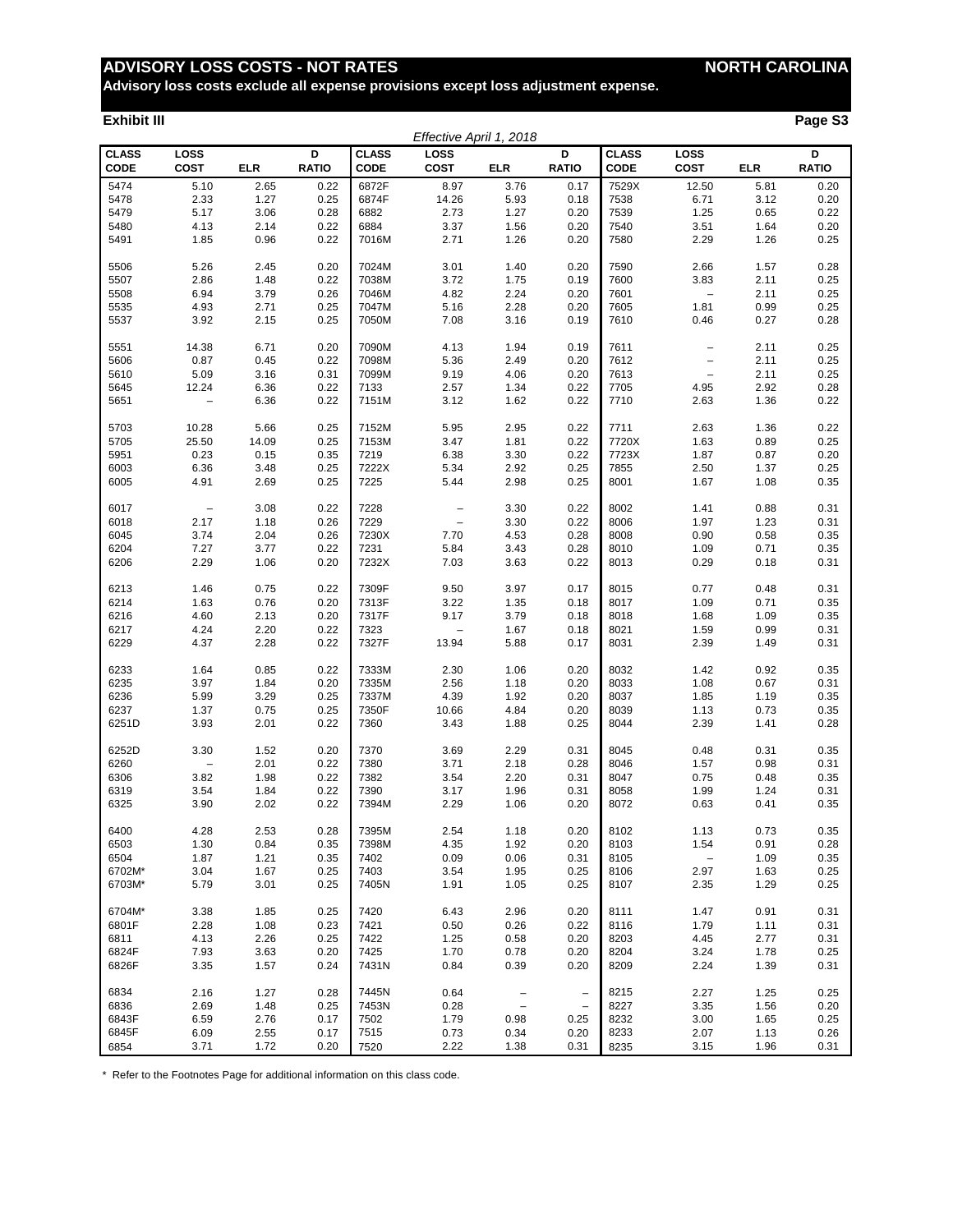# **ADVISORY LOSS COSTS - NOT RATES NORTH CAROLINA**

**Advisory loss costs exclude all expense provisions except loss adjustment expense.**

#### **Exhibit III Page S4**

|                             |                          |      |                   |                      | Effective April 1, 2018 |            |                   |                             |                     |            |                   |
|-----------------------------|--------------------------|------|-------------------|----------------------|-------------------------|------------|-------------------|-----------------------------|---------------------|------------|-------------------|
| <b>CLASS</b><br><b>CODE</b> | LOSS<br><b>COST</b>      | ELR  | D<br><b>RATIO</b> | <b>CLASS</b><br>CODE | LOSS<br><b>COST</b>     | <b>ELR</b> | D<br><b>RATIO</b> | <b>CLASS</b><br><b>CODE</b> | LOSS<br><b>COST</b> | <b>ELR</b> | D<br><b>RATIO</b> |
| 8236X                       | 4.26                     | 2.34 | 0.25              | 8856                 | 0.21                    | 0.13       | 0.31              |                             |                     |            |                   |
| 8263                        | 4.94                     | 2.93 | 0.28              | 8864X                | 0.86                    | 0.53       | 0.31              |                             |                     |            |                   |
| 8264                        | 3.20                     | 1.76 | 0.25              | 8868                 | 0.37                    | 0.24       | 0.35              |                             |                     |            |                   |
| 8265                        | 5.22                     | 2.71 | 0.22              | 8869                 | 0.82                    | 0.53       | 0.35              |                             |                     |            |                   |
| 8279                        | 5.81                     | 3.04 | 0.21              | 8871                 | 0.06                    | 0.04       | 0.35              |                             |                     |            |                   |
|                             |                          |      |                   |                      |                         |            |                   |                             |                     |            |                   |
| 8288                        | 4.37                     | 2.41 | 0.25              | 8901                 | 0.13                    | 0.08       | 0.28              |                             |                     |            |                   |
| 8291X                       | 2.93                     | 1.74 | 0.28              | 9012                 | 0.71                    | 0.42       | 0.28              |                             |                     |            |                   |
| 8292X                       | 2.70                     | 1.67 | 0.31              | 9014                 | 2.10                    | 1.31       | 0.31              |                             |                     |            |                   |
| 8293X                       | 7.11                     | 3.90 | 0.25              | 9015                 | 2.11                    | 1.31       | 0.31              |                             |                     |            |                   |
| 8304                        | 3.80                     | 2.09 | 0.25              | 9016                 | 1.81                    | 1.13       | 0.31              |                             |                     |            |                   |
|                             |                          |      |                   |                      |                         |            |                   |                             |                     |            |                   |
| 8350                        | 4.83                     | 2.50 | 0.22              | 9019                 | 1.23                    | 0.68       | 0.25              |                             |                     |            |                   |
| 8380                        | 1.79                     | 1.05 | 0.28              | 9033                 | 1.45                    | 0.90       | 0.31              |                             |                     |            |                   |
| 8381                        | 1.35                     | 0.80 | 0.28              | 9040                 | 2.33                    | 1.51       | 0.35              |                             |                     |            |                   |
| 8385                        | 1.48                     | 0.81 | 0.25              | 9044                 | 0.96                    | 0.62       | 0.35              |                             |                     |            |                   |
| 8392                        | 1.66                     | 1.04 | 0.31              | 9052                 | 1.38                    | 0.89       | 0.35              |                             |                     |            |                   |
|                             |                          |      |                   |                      |                         |            |                   |                             |                     |            |                   |
| 8393                        | 1.10                     | 0.68 | 0.31              | 9058                 | 1.04                    | 0.72       | 0.38              |                             |                     |            |                   |
| 8500                        | 3.71                     | 2.04 | 0.25              | 9060                 | 0.86                    | 0.56       | 0.35              |                             |                     |            |                   |
| 8601                        | 0.26                     | 0.15 | 0.28              | 9061                 | 0.68                    | 0.47       | 0.38              |                             |                     |            |                   |
| 8602                        | 1.06                     | 0.63 | 0.28              | 9062                 | 0.92                    | 0.63       | 0.38              |                             |                     |            |                   |
| 8603                        | 0.04                     | 0.03 | 0.31              | 9063                 | 0.64                    | 0.42       | 0.35              |                             |                     |            |                   |
|                             |                          |      |                   |                      |                         |            |                   |                             |                     |            |                   |
| 8606                        | 1.55                     | 0.80 | 0.22              | 9077F                | 1.79                    | 0.91       | 0.30              |                             |                     |            |                   |
| 8709F                       | 3.97                     | 1.66 | 0.17              | 9082                 | 0.88                    | 0.60       | 0.38              |                             |                     |            |                   |
| 8710                        | $\overline{\phantom{m}}$ | 0.78 | 0.26              | 9083                 | 0.91                    | 0.63       | 0.38              |                             |                     |            |                   |
| 8719                        | 1.86                     | 0.86 | 0.20              | 9084                 | 1.04                    | 0.65       | 0.31              |                             |                     |            |                   |
| 8720                        | 0.93                     | 0.51 | 0.25              | 9089                 | 0.89                    | 0.58       | 0.35              |                             |                     |            |                   |
|                             |                          |      |                   |                      |                         |            |                   |                             |                     |            |                   |
| 8721                        | 0.24                     | 0.13 | 0.25              | 9093                 | 1.00                    | 0.65       | 0.35              |                             |                     |            |                   |
| 8723                        | 0.12                     | 0.08 | 0.31              | 9101                 | 2.24                    | 1.45       | 0.35              |                             |                     |            |                   |
| 8725                        | 1.82                     | 1.00 | 0.25              | 9102                 | 2.22                    | 1.38       | 0.31              |                             |                     |            |                   |
| 8726F                       | 2.01                     | 0.95 | 0.24              | 9154                 | 1.24                    | 0.77       | 0.31              |                             |                     |            |                   |
| 8734M                       | 0.32                     | 0.18 | 0.25              | 9156                 | 1.47                    | 0.87       | 0.28              |                             |                     |            |                   |
|                             |                          |      |                   |                      |                         |            |                   |                             |                     |            |                   |
| 8737M                       | 0.29                     | 0.16 | 0.25              | 9170                 | 5.88                    | 2.74       | 0.20              |                             |                     |            |                   |
| 8738M                       | 0.56                     | 0.29 | 0.25              | 9178                 | 4.70                    | 3.25       | 0.38              |                             |                     |            |                   |
| 8742                        | 0.24                     | 0.13 | 0.25              | 9179                 | 7.80                    | 5.04       | 0.35              |                             |                     |            |                   |
| 8745                        | 3.38                     | 2.01 | 0.28              | 9180                 | 3.08                    | 1.71       | 0.25              |                             |                     |            |                   |
| 8748                        | 0.43                     | 0.26 | 0.28              | 9182                 | 1.21                    | 0.75       | 0.31              |                             |                     |            |                   |
|                             |                          |      |                   |                      |                         |            |                   |                             |                     |            |                   |
| 8755                        | 0.21                     | 0.12 | 0.25              | 9186                 | 13.24                   | 6.94       | 0.21              |                             |                     |            |                   |
| 8799                        | 0.36                     | 0.22 | 0.31              | 9220                 | 4.05                    | 2.40       | 0.28              |                             |                     |            |                   |
| 8800                        | 0.93                     | 0.64 | 0.38              | 9402                 | 3.20                    | 1.75       | 0.25              |                             |                     |            |                   |
| 8803                        | 0.07                     | 0.04 | 0.25              | 9403                 | 5.61                    | 2.91       | 0.22              |                             |                     |            |                   |
| 8805M                       | 0.12                     | 0.08 | 0.31              | 9410                 | 2.04                    | 1.27       | 0.31              |                             |                     |            |                   |
| 8810                        | 0.09                     | 0.06 | 0.31              | 9501                 | 2.38                    | 1.41       | 0.28              |                             |                     |            |                   |
| 8814M                       | 0.11                     | 0.07 | 0.31              | 9505                 | 3.90                    | 2.30       | 0.28              |                             |                     |            |                   |
| 8815M                       | 0.21                     | 0.13 | 0.31              | 9516                 | 2.92                    | 1.60       | 0.25              |                             |                     |            |                   |
| 8820                        | 0.09                     | 0.05 | 0.28              | 9519                 | 2.90                    | 1.59       | 0.25              |                             |                     |            |                   |
| 8824                        | 2.21                     | 1.43 | 0.35              | 9521                 | 3.29                    | 1.81       | 0.25              |                             |                     |            |                   |
|                             |                          |      |                   |                      |                         |            |                   |                             |                     |            |                   |
| 8825                        | 1.15                     | 0.80 | 0.38              | 9522                 | 1.20                    | 0.75       | 0.31              |                             |                     |            |                   |
| 8826                        | 1.92                     | 1.19 | 0.31              | 9534                 | 4.08                    | 2.11       | 0.22              |                             |                     |            |                   |
| 8831                        | 0.88                     | 0.55 | 0.31              | 9554                 | 8.35                    | 4.34       | 0.22              |                             |                     |            |                   |
| 8832                        | 0.26                     | 0.16 | 0.31              | 9586                 | 0.35                    | 0.24       | 0.38              |                             |                     |            |                   |
| 8833                        | 0.89                     | 0.55 | 0.31              | 9600                 | 1.49                    | 0.96       | 0.35              |                             |                     |            |                   |
|                             |                          |      |                   |                      |                         |            |                   |                             |                     |            |                   |
| 8835                        | 2.04                     | 1.27 | 0.31              | 9620                 | 0.82                    | 0.48       | 0.28              |                             |                     |            |                   |
| 8842X                       | 1.50                     | 0.93 | 0.31              |                      |                         |            |                   |                             |                     |            |                   |
| 8848X                       | 2.21                     | 1.37 | 0.31              |                      |                         |            |                   |                             |                     |            |                   |
| 8849X                       | 1.91                     | 1.19 | 0.31              |                      |                         |            |                   |                             |                     |            |                   |
| 8855                        | 0.10                     | 0.06 | 0.31              |                      |                         |            |                   |                             |                     |            |                   |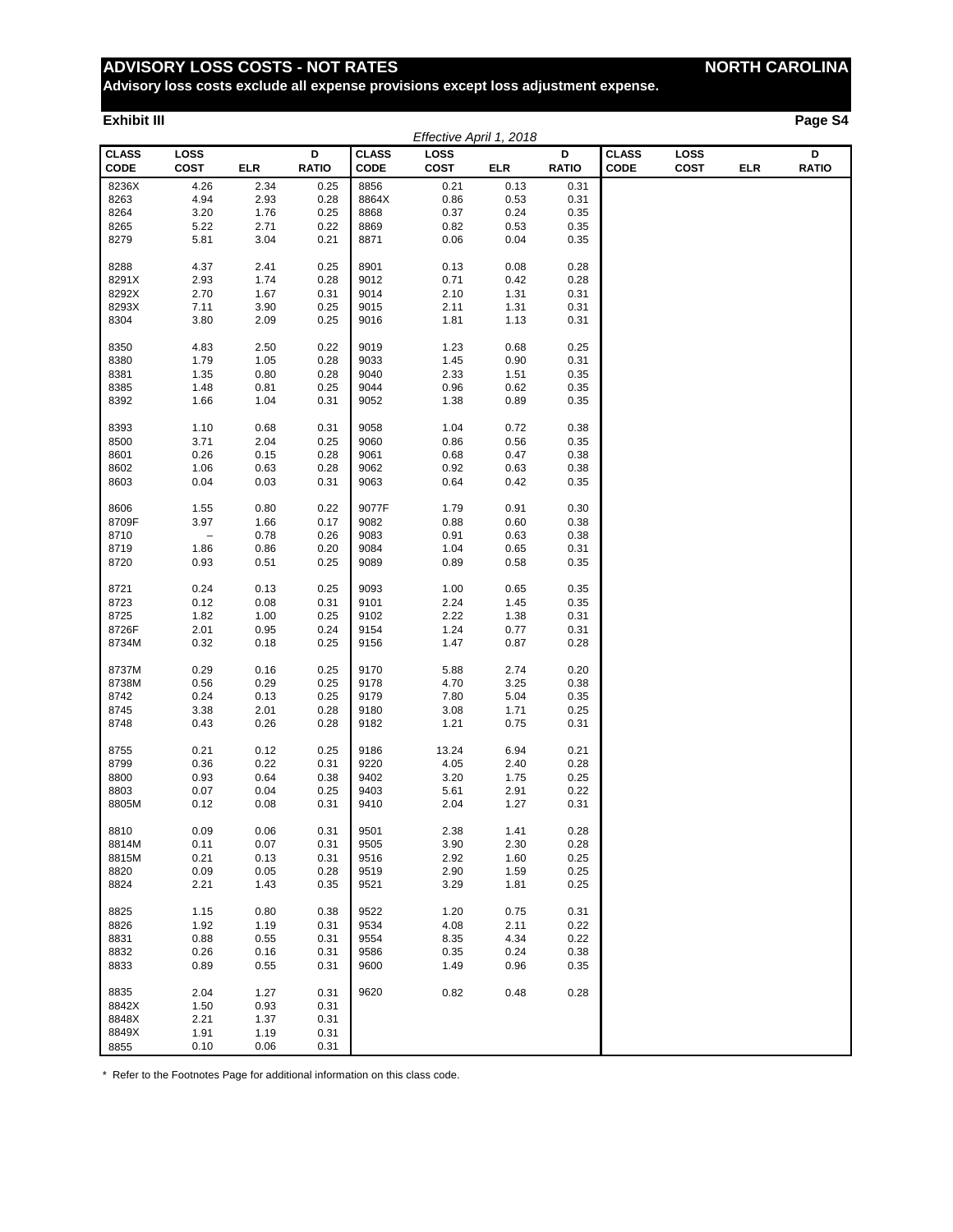*Effective April 1, 2018*

#### **FOOTNOTES**

D Advisory loss cost for classification already includes the specific disease loading shown in the table below. See *Basic Manual* Rule 3-A-7.

|          | Disease |        |          | Disease |        | Disease  |         |        |  |
|----------|---------|--------|----------|---------|--------|----------|---------|--------|--|
| Code No. | Loading | Symbol | Code No. | Loading | Symbol | Code No. | Loading | Symbol |  |
| 0059D    | 0.26    | S      | 1624D    | 0.02    | S      | 3085D    | 0.05    | S      |  |
| 0065D    | 0.06    | S      | 1741DX   | 0.36    | S      | 4024D    | 0.02    | S      |  |
| 0066D    | 0.06    | S      | 1803D    | 0.43    | S      | 6251D    | 0.02    | S      |  |
| 0067D    | 0.06    | S      | 3081D    | 0.05    | S      | 6252D    | 0.03    | S      |  |
| 1165XD   | 0.02    | S      | 3082D    | 0.04    | S      |          |         |        |  |

S=Silica

- F Advisory loss cost provides for coverage under the United States Longshore and Harbor Workers Compensation Act and its extensions. Loss cost contains a provision for USL&HW Assessment.
- M Risks are subject to Admiralty Law or Federal Employers Liability Act (FELA). However, the published loss cost is for risks that voluntarily purchase standard workers compensation and employers liability coverage. A provision for the USL&HW Assessment is included for those classifications under Program II USL Act.
- N This code is part of a ratable / non-ratable group shown below. The statistical non-ratable code and corresponding advisory loss cost are applied in addition to the basic classification when determining premium.

| Class | Non-Ratable  |
|-------|--------------|
| Code  | Element Code |
| 4771  | 0771         |
| 7405  | 7445         |
| 7431  | 7453         |

- P Classification is computed on a per capita basis.
- X Refer to special classification phraseology in these pages which is applicable in this state.

#### **\* Class Codes with Specific Footnotes**

- 2705 An upset payroll of \$4.00 per cord shall be used for premium computation purposes in all instances.
- 6702 Loss cost and rating values only appropriate for laying or relaying of tracks or maintenance of way no work on elevated railroads. Otherwise, assign appropriate construction or erection code loss cost and elr each x 1.215.
- 6703 Loss cost and rating values only appropriate for laying or relaying of tracks or maintenance of way no work on elevated railroads. Otherwise, assign appropriate construction or erection class loss cost x 2.314 and elr x 2.199.
- 6704 Loss cost and rating values only appropriate for laying or relaying of tracks or maintenance of way no work on elevated railroads. Otherwise, assign appropriate construction or erection class loss cost and elr each x 1.35.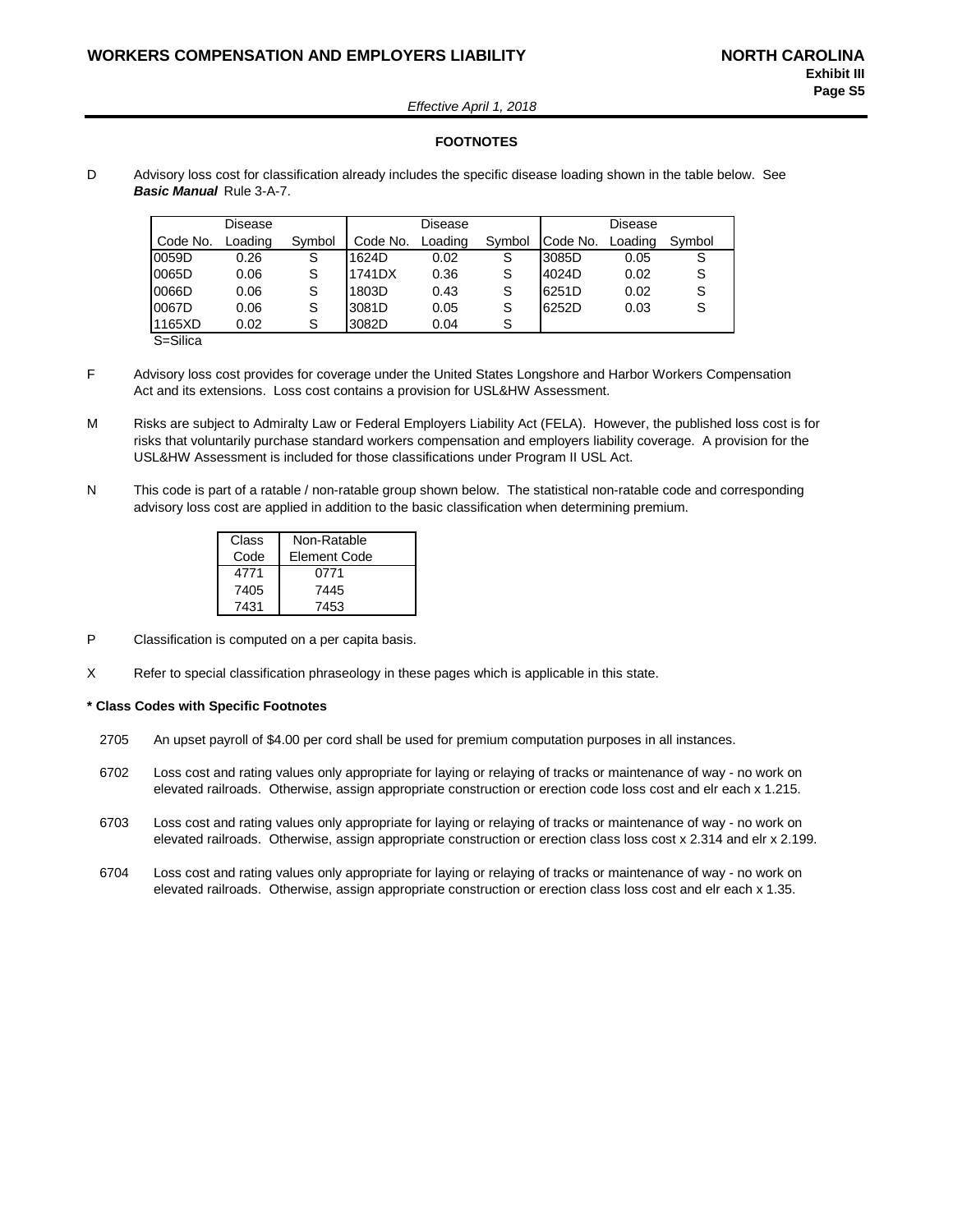#### *Effective April 1, 2018*

#### **ADVISORY MISCELLANEOUS VALUES**

**Advisory Loss Elimination Ratios** - The following percentages represent the portion of total loss eliminated per claim and are applicable by hazard group. They do not include a safety factor.

|                   |       |                     | <b>Advisory Loss Elimination Ratios</b> |      |      |      |      |  |  |  |  |  |
|-------------------|-------|---------------------|-----------------------------------------|------|------|------|------|--|--|--|--|--|
| <b>Deductible</b> |       | <b>HAZARD GROUP</b> |                                         |      |      |      |      |  |  |  |  |  |
| Amount            | A     | в                   | С                                       | D    | Е    | F    | G    |  |  |  |  |  |
| \$100             | 1.0%  | 0.8%                | 0.7%                                    | 0.5% | 0.3% | 0.2% | 0.2% |  |  |  |  |  |
| \$200             | 1.9%  | 1.5%                | 1.2%                                    | 0.9% | 0.6% | 0.4% | 0.3% |  |  |  |  |  |
| \$300             | 2.7%  | 2.1%                | 1.7%                                    | 1.2% | 0.9% | 0.6% | 0.5% |  |  |  |  |  |
| \$400             | 3.3%  | 2.6%                | 2.2%                                    | 1.6% | 1.1% | 0.7% | 0.7% |  |  |  |  |  |
| \$500             | 3.9%  | 3.1%                | 2.6%                                    | 1.9% | 1.4% | 0.9% | 0.8% |  |  |  |  |  |
| \$1,000           | 6.2%  | 4.9%                | 4.2%                                    | 3.1% | 2.3% | 1.6% | 1.4% |  |  |  |  |  |
| \$1,500           | 7.9%  | 6.3%                | 5.4%                                    | 4.0% | 3.1% | 2.2% | 1.9% |  |  |  |  |  |
| \$2,000           | 9.3%  | 7.4%                | 6.4%                                    | 4.9% | 3.8% | 2.7% | 2.3% |  |  |  |  |  |
| \$2,500           | 10.5% | 8.4%                | 7.2%                                    | 5.6% | 4.4% | 3.2% | 2.7% |  |  |  |  |  |
| \$5,000           | 15.1% | 12.2%               | 10.8%                                   | 8.6% | 6.9% | 5.3% | 4.5% |  |  |  |  |  |

**Basis of premium** applicable in accordance with *Basic Manual* footnote instructions for Code 7370 --"Taxicab Co.":

|                                                                                                                                                                                                                                | \$69,300<br>\$46,200 |
|--------------------------------------------------------------------------------------------------------------------------------------------------------------------------------------------------------------------------------|----------------------|
|                                                                                                                                                                                                                                | \$0.01               |
| <b>Maximum Weekly Payroll</b> applicable in accordance with <b>Basic Manual</b> Rule 2-E-1 -- "Executive Officers"<br>and the <b>Basic Manual</b> footnote instructions for Code 9178 -- "Athletic Sports or Park: Non-Contact |                      |
|                                                                                                                                                                                                                                | \$1,800              |
| <b>Minimum Weekly Payroll</b> applicable in accordance with <b>Basic Manual</b> Rule 2-E-1 -- "Executive Officers"                                                                                                             | \$900                |
| <b>Premium Determination for Partners and Sole Proprietors</b> in accordance with <b>Basic Manual</b>                                                                                                                          | \$46,200             |
|                                                                                                                                                                                                                                | \$0.005              |
| United States Longshore and Harbor Workers' Compensation Coverage Percentage applicable                                                                                                                                        | 92%                  |
| (Multiply a Non-F classification loss cost by a factor of 1.92 to adjust for differences in benefits and loss-based                                                                                                            |                      |

expenses. This factor is the product of the adjustment for differences in benefits (1.81) and the adjustment for differences in loss-based expenses (1.06).)

#### **Experience Rating Eligibility**

A risk is eligible for experience rating when the payrolls or other exposures developed in the last year or last two years of the experience period produced a premium of at least \$10,000. If more than two years, an average annual premium of at least \$5,000 is required. These amounts are applicable for ratings effective date April 1, 2016 and subsequent. The *Experience Rating Plan Manual* should be referenced for the latest approved eligibility amounts by state.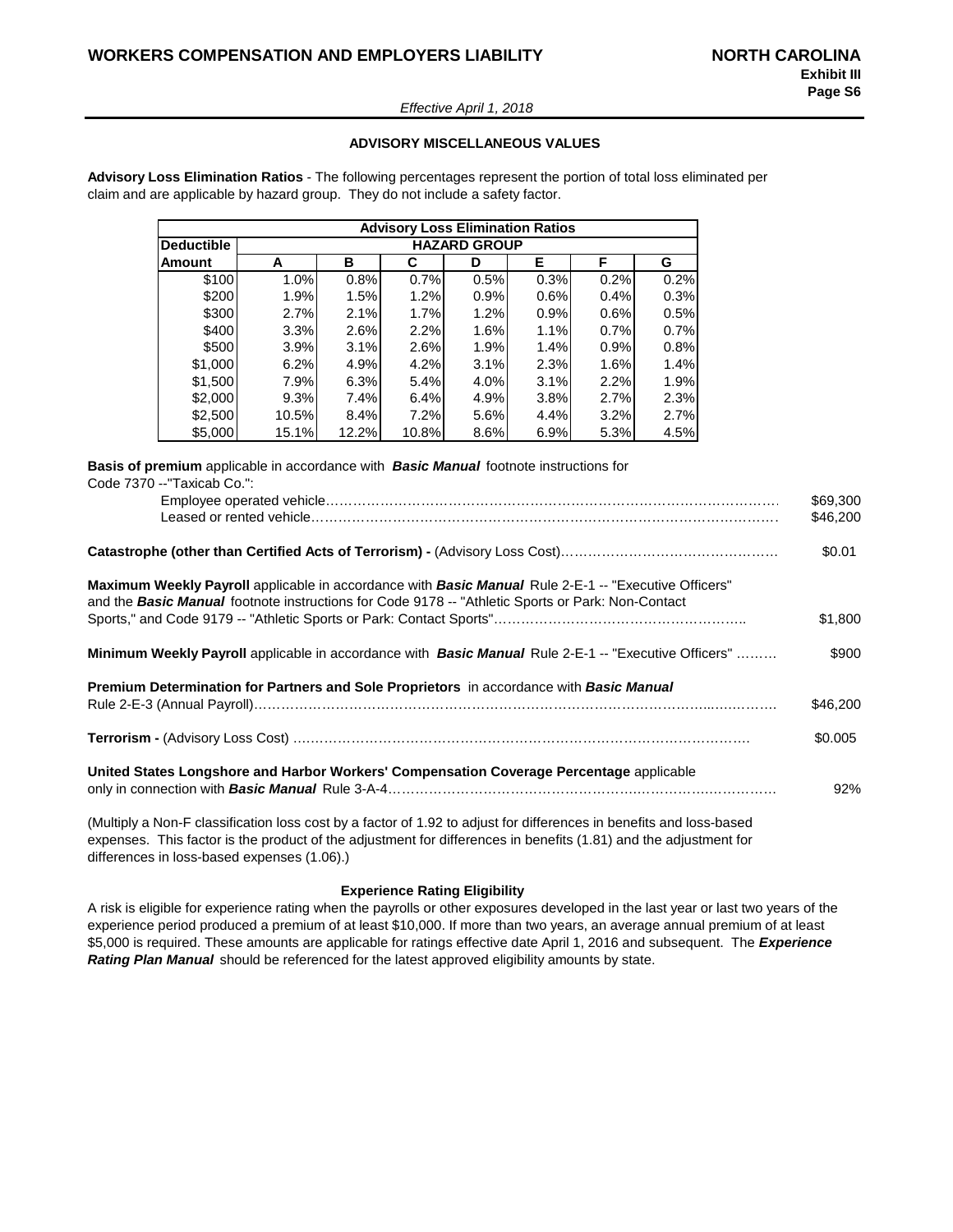#### **EXPERIENCE RATING PLAN MANUAL <b>NORTH CAROLINA**

**Exhibit III**

# *Effective April 1, 2018* **Page S7 TABLE OF WEIGHTING VALUES APPLICABLE TO ALL POLICIES**

|           |                          |           |               | Experience Rating Program - ERA |                               |                 |               |  |  |
|-----------|--------------------------|-----------|---------------|---------------------------------|-------------------------------|-----------------|---------------|--|--|
|           | <b>Expected</b>          |           | Weighting     |                                 |                               | <b>Expected</b> | Weighting     |  |  |
|           | Losses                   |           | <b>Values</b> |                                 | <b>Losses</b>                 |                 | <b>Values</b> |  |  |
|           |                          |           |               |                                 |                               |                 |               |  |  |
| 0         | $\overline{\phantom{a}}$ | 2,513     | 0.04          | 1,417,068                       | $\overline{\phantom{a}}$      | 1,495,232       | 0.44          |  |  |
| 2,514     | $\overline{\phantom{a}}$ | 10,158    | 0.05          | 1,495,233                       | $\overline{\phantom{a}}$      | 1,577,923       | 0.45          |  |  |
| 10,159    | $\overline{\phantom{a}}$ | 17,967    | 0.06          | 1,577,924                       | $\overline{\phantom{a}}$      | 1,665,545       | 0.46          |  |  |
| 17,968    | $\overline{\phantom{a}}$ | 25,945    | 0.07          | 1,665,546                       | $\overline{\phantom{a}}$      | 1,758,553       | 0.47          |  |  |
| 25,946    | $\overline{\phantom{a}}$ | 34,098    | 0.08          | 1,758,554                       | $\overline{\phantom{a}}$      | 1,857,461       | 0.48          |  |  |
|           |                          |           |               |                                 |                               |                 |               |  |  |
| 34,099    | $\overline{\phantom{a}}$ | 57,032    | 0.09          | 1,857,462                       | $\overline{\phantom{a}}$      | 1,962,850       | 0.49          |  |  |
| 57,033    | $\overline{\phantom{a}}$ | 84,894    | 0.10          | 1,962,851                       | --                            | 2,075,379       | 0.50          |  |  |
| 84,895    | --                       | 109,678   | 0.11          | 2,075,380                       | --                            | 2,195,800       | 0.51          |  |  |
| 109,679   | $\overline{\phantom{a}}$ | 133,808   | 0.12          | 2,195,801                       | $\overline{\phantom{a}}$      | 2,324,974       | 0.52          |  |  |
| 133,809   | $\overline{\phantom{a}}$ | 157,943   | 0.13          | 2,324,975                       | $\frac{1}{2}$                 | 2,463,893       | 0.53          |  |  |
|           |                          |           |               |                                 |                               |                 |               |  |  |
| 157,944   | ۰.                       | 182,374   | 0.14          | 2,463,894                       | --                            | 2,613,703       | 0.54          |  |  |
| 182,375   | $\overline{\phantom{a}}$ | 207,268   | 0.15          | 2,613,704                       | $\qquad \qquad \blacksquare$  | 2,775,738       | 0.55          |  |  |
| 207,269   | $\overline{\phantom{a}}$ | 232,737   | 0.16          | 2,775,739                       | --                            | 2,951,560       | 0.56          |  |  |
| 232,738   | $\overline{\phantom{a}}$ | 258,866   | 0.17          | 2,951,561                       | $\overline{\phantom{a}}$      | 3,143,005       | 0.57          |  |  |
| 258,867   | $\overline{\phantom{a}}$ | 285,725   | 0.18          | 3,143,006                       | $\overline{\phantom{a}}$      | 3,352,255       | 0.58          |  |  |
|           |                          |           |               |                                 |                               |                 |               |  |  |
| 285,726   | $\overline{\phantom{a}}$ | 313,378   | 0.19          | 3,352,256                       | --                            | 3,581,916       | 0.59          |  |  |
| 313,379   | --                       | 341,884   | 0.20          | 3,581,917                       | --                            | 3,835,128       | 0.60          |  |  |
| 341,885   | $\overline{\phantom{a}}$ | 371,302   | 0.21          | 3,835,129                       | $\overline{\phantom{a}}$      | 4,115,710       | 0.61          |  |  |
| 371,303   | --                       | 401,691   | 0.22          | 4,115,711                       | --                            | 4,428,355       | 0.62          |  |  |
| 401,692   | $\overline{\phantom{a}}$ | 433,112   | 0.23          | 4,428,356                       | $\frac{1}{2}$                 | 4,778,892       | 0.63          |  |  |
|           |                          |           |               |                                 |                               |                 |               |  |  |
| 433,113   | $\overline{\phantom{a}}$ | 465,628   | 0.24          | 4,778,893                       | --                            | 5,174,655       | 0.64          |  |  |
| 465,629   | $\overline{\phantom{a}}$ | 499,304   | 0.25          | 5,174,656                       | $\overline{\phantom{a}}$      | 5,625,002       | 0.65          |  |  |
| 499,305   | $\overline{\phantom{a}}$ | 534,210   | 0.26          | 5,625,003                       | --                            | 6,142,063       | 0.66          |  |  |
| 534,211   | $\overline{\phantom{a}}$ | 570,422   | 0.27          | 6,142,064                       | $\overline{\phantom{a}}$      | 6,741,849       | 0.67          |  |  |
| 570,423   | $\overline{\phantom{a}}$ | 608,017   | 0.28          | 6,741,850                       | $\qquad \qquad \blacksquare$  | 7,445,941       | 0.68          |  |  |
|           |                          |           |               |                                 |                               |                 |               |  |  |
| 608,018   | --                       | 647,081   | 0.29          | 7,445,942                       | --                            | 8,284,141       | 0.69          |  |  |
| 647,082   | $\overline{\phantom{a}}$ | 687,706   | 0.30          | 8,284,142                       | --                            | 9,298,800       | 0.70          |  |  |
| 687,707   | $\overline{\phantom{a}}$ | 729,991   | 0.31          | 9,298,801                       | $\overline{\phantom{a}}$      | 10,552,196      | 0.71          |  |  |
| 729,992   | $\overline{\phantom{a}}$ | 774,041   | 0.32          | 10,552,197                      | $\overline{\phantom{a}}$      | 12,139,826      | 0.72          |  |  |
| 774,042   | $\overline{\phantom{a}}$ | 819,972   | 0.33          | 12,139,827                      | $\overline{\phantom{a}}$      | 14,215,951      | 0.73          |  |  |
|           |                          |           |               |                                 |                               |                 |               |  |  |
| 819,973   | $\overline{\phantom{a}}$ | 867,910   | 0.34          | 14,215,952                      | $\overline{\phantom{a}}$      | 17,047,023      | 0.74          |  |  |
| 867,911   | $\overline{\phantom{a}}$ | 917,991   | 0.35          | 17,047,024                      | $\overline{\phantom{a}}$      | 21,136,340      | 0.75          |  |  |
| 917,992   | $\overline{\phantom{a}}$ | 970,365   | 0.36          | 21,136,341                      | $\qquad \qquad \qquad \qquad$ | 27,562,400      | 0.76          |  |  |
| 970,366   | $\overline{\phantom{a}}$ | 1,025,193 | 0.37          | 27,562,401                      | $\overline{\phantom{a}}$      | 39,129,295      | 0.77          |  |  |
| 1,025,194 | $\overline{\phantom{a}}$ | 1,082,655 | 0.38          | 39,129,296                      | $\overline{\phantom{a}}$      | 66,118,693      | 0.78          |  |  |
|           |                          |           |               |                                 |                               |                 |               |  |  |
| 1,082,656 | --                       | 1,142,946 | 0.39          | 66,118,694                      | -−                            | 201,065,617     | 0.79          |  |  |
| 1,142,947 | $\overline{\phantom{a}}$ | 1,206,282 | 0.40          | 201,065,618                     |                               | AND OVER        | 0.80          |  |  |
| 1,206,283 | ۰.                       | 1,272,900 | 0.41          |                                 |                               |                 |               |  |  |
| 1,272,901 | $\overline{\phantom{a}}$ | 1,343,065 | 0.42          |                                 |                               |                 |               |  |  |
| 1,343,066 | $\overline{\phantom{a}}$ | 1,417,067 | 0.43          |                                 |                               |                 |               |  |  |
|           |                          |           |               |                                 |                               |                 |               |  |  |

|                                                                                         | 12.00       |
|-----------------------------------------------------------------------------------------|-------------|
|                                                                                         | \$300,000   |
|                                                                                         | \$600,000   |
|                                                                                         | \$831.500   |
|                                                                                         | \$1.663.000 |
|                                                                                         | \$55,000    |
|                                                                                         | \$16,500    |
|                                                                                         | 1.81        |
| (Multiply a Non-F classification ELR by the USL&HW Act - Expected Loss Factor of 1.81.) |             |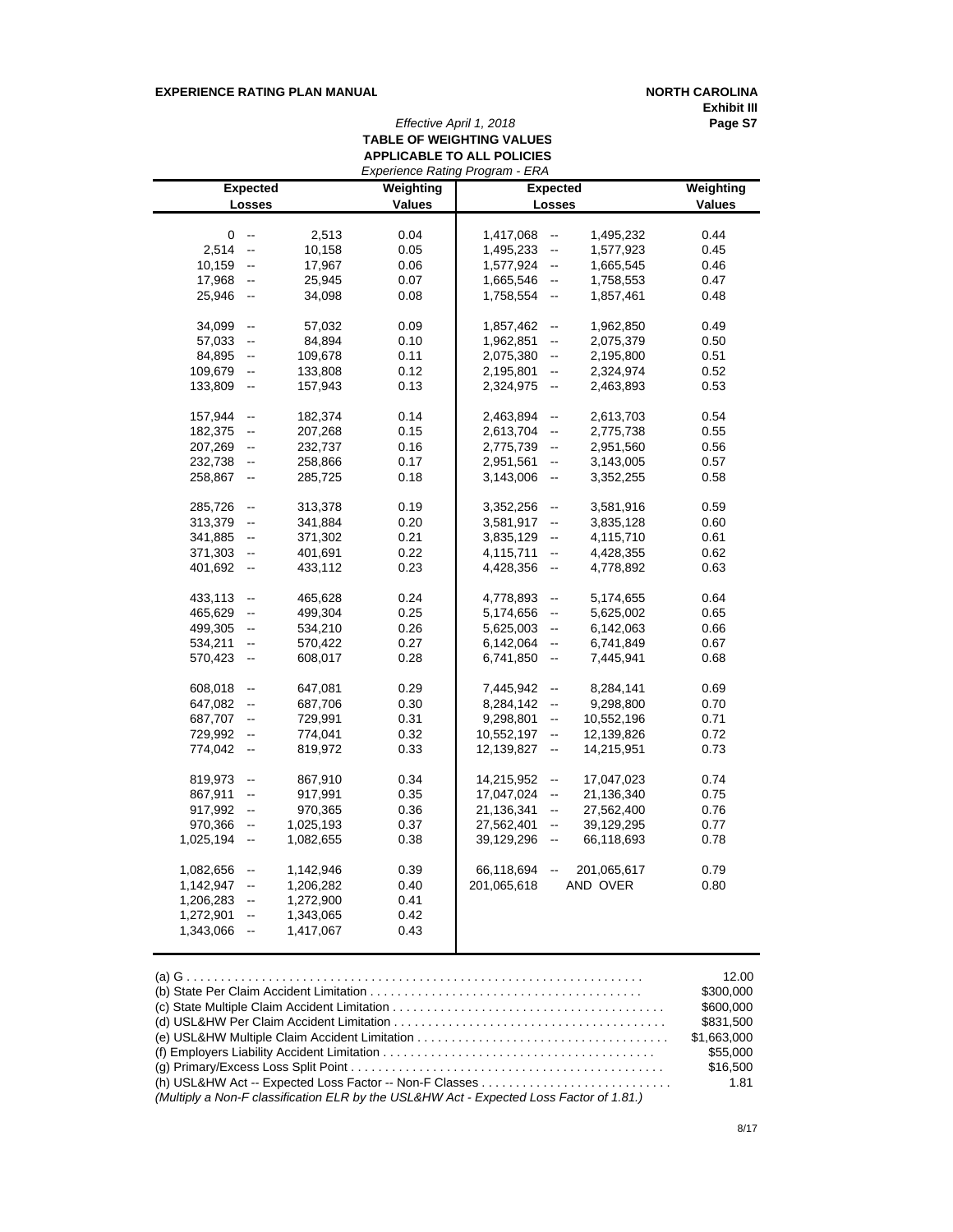### **EXPERIENCE RATING PLAN MANUAL** *NORTH CAROLINA*

# **Exhibit III**

#### *Effective April 1, 2018* **TABLE OF BALLAST VALUES APPLICABLE TO ALL POLICIES** *Experience Rating Plan - ERA*

| <b>Expected</b> |           | <b>Ballast</b> | Experience Raility Flatt - ERA<br><b>Expected</b> |               | <b>Ballast</b><br><b>Expected</b> |                                 |  |  |
|-----------------|-----------|----------------|---------------------------------------------------|---------------|-----------------------------------|---------------------------------|--|--|
| Losses          |           | <b>Values</b>  | Losses                                            | <b>Values</b> | Losses                            | <b>Ballast</b><br><b>Values</b> |  |  |
|                 |           |                |                                                   |               |                                   |                                 |  |  |
| $0 -$           | 64,546    | 30,000         | $2,071,212 - -$<br>2,131,177                      | 240,000       | 4,170,604 --                      | 4,230,594<br>450,000            |  |  |
| $64,547 -$      | 111,089   | 36,000         | $2,131,178 -$<br>2,191,145                        | 246,000       | $4,230,595 -$                     | 4,290,586<br>456,000            |  |  |
| $111,090 -$     | 164,569   | 42,000         | $2,191,146 -$<br>2,251,115                        | 252,000       | 4,290,587 --                      | 4,350,578<br>462,000            |  |  |
| 164,570 --      | 220,985   | 48,000         | $2,251,116 -$<br>2,311,086                        | 258,000       | 4,350,579 --                      | 468,000<br>4,410,570            |  |  |
| 220,986 --      |           | 54,000         | $2,311,087 -$                                     |               | $4,410,571 -$                     | 474,000                         |  |  |
|                 | 278,775   |                | 2,371,059                                         | 264,000       |                                   | 4,470,562                       |  |  |
| 278,776 --      | 337,289   | 60,000         | 2,371,060 --<br>2,431,033                         | 270,000       | 4,470,563 --                      | 4,530,555<br>480,000            |  |  |
| $337,290 -$     | 396,227   | 66,000         | $2,431,034 -$<br>2,491,008                        | 276,000       | 4,530,556 --                      | 4,590,547<br>486,000            |  |  |
| 396,228 --      | 455,432   | 72,000         | 2,491,009 --<br>2,550,984                         | 282,000       | 4,590,548 --                      | 4,650,540<br>492,000            |  |  |
| 455,433 --      | 514,816   | 78,000         | 2,550,985 --<br>2,610,962                         | 288,000       | $4,650,541 -$                     | 4,710,534<br>498,000            |  |  |
| $514,817 -$     | 574,324   | 84,000         | $2,610,963 -$<br>2,670,940                        | 294,000       | 4,710,535 --                      | 4,770,527<br>504,000            |  |  |
|                 |           |                |                                                   |               |                                   |                                 |  |  |
| $574,325 -$     | 633,923   | 90,000         | $2,670,941 -$<br>2,730,919                        | 300,000       | 4,770,528 --                      | 4,830,520<br>510,000            |  |  |
| $633,924 -$     | 693,589   | 96,000         | 2,730,920 --<br>2,790,900                         | 306,000       | $4,830,521 -$                     | 4,890,514<br>516,000            |  |  |
| $693,590 -$     | 753,308   | 102,000        | $2,790,901 -$<br>2,850,881                        | 312,000       | 4,890,515 --                      | 4,950,508<br>522,000            |  |  |
| 753,309 --      | 813,067   | 108,000        | 2,850,882 --<br>2,910,863                         | 318,000       | 4,950,509 --                      | 5,010,502<br>528,000            |  |  |
| $813,068 -$     | 872,859   | 114,000        | 2,910,864 --<br>2,970,845                         | 324,000       | $5,010,503 -$                     | 5,070,496<br>534,000            |  |  |
|                 |           |                |                                                   |               |                                   |                                 |  |  |
| 872,860 --      | 932,677   | 120,000        | 2,970,846 --<br>3,030,829                         | 330,000       | $5,070,497 -$                     | 5,130,490<br>540,000            |  |  |
| $932,678 -$     | 992,517   | 126,000        | $3,030,830 -$<br>3,090,813                        | 336,000       | $5,130,491 -$                     | 5,190,484<br>546,000            |  |  |
| $992,518 -$     | 1,052,375 | 132,000        | $3,090,814 -$<br>3,150,797                        | 342,000       | $5,190,485 -$                     | 552,000<br>5,250,479            |  |  |
| $1,052,376 -$   | 1,112,248 | 138,000        | $3,150,798 -$<br>3,210,782                        | 348,000       | $5,250,480 -$                     | 5,310,473<br>558,000            |  |  |
| $1,112,249 -$   | 1,172,134 | 144,000        | 3,270,768<br>$3,210,783 -$                        | 354,000       | $5,310,474 -$                     | 5,370,468<br>564,000            |  |  |
|                 |           |                |                                                   |               |                                   |                                 |  |  |
| $1,172,135 -$   | 1,232,031 | 150,000        | $3,270,769 -$<br>3,330,754                        | 360,000       | $5,370,469 -$                     | 5,430,463<br>570,000            |  |  |
| $1,232,032 -$   | 1,291,937 | 156,000        | $3,330,755 -$<br>3,390,741                        | 366,000       | $5,430,464$ --                    | 576,000<br>5,490,458            |  |  |
| $1,291,938 -$   | 1,351,852 | 162,000        | $3,390,742 -$<br>3,450,728                        | 372,000       | $5,490,459$ --                    | 5,550,453<br>582,000            |  |  |
| $1,351,853 -$   | 1,411,774 | 168,000        | 3,510,716<br>$3,450,729 -$                        | 378,000       | $5,550,454 -$                     | 5,610,448<br>588,000            |  |  |
| $1,411,775 -$   | 1,471,702 | 174,000        | 3,570,704<br>$3,510,717 -$                        | 384,000       | $5,610,449 -$                     | 5,670,443<br>594,000            |  |  |
|                 |           |                |                                                   |               |                                   |                                 |  |  |
| $1,471,703 -$   | 1,531,636 | 180,000        | $3,570,705 -$<br>3,630,692                        | 390,000       | $5,670,444 -$                     | 600,000<br>5,730,000            |  |  |
| $1,531,637 -$   | 1,591,575 | 186,000        | $3,630,693 -$<br>3,690,681                        | 396,000       |                                   |                                 |  |  |
| $1,591,576 -$   | 1,651,518 | 192.000        | $3.690.682 -$<br>3,750,670                        | 402,000       |                                   |                                 |  |  |
| $1,651,519 -$   | 1,711,465 | 198,000        | $3,750,671 -$<br>3,810,659                        | 408,000       |                                   |                                 |  |  |
| $1,711,466 -$   | 1,771,415 | 204,000        | $3,810,660 -$<br>3,870,649                        | 414,000       |                                   |                                 |  |  |
|                 |           |                |                                                   |               |                                   |                                 |  |  |
| $1,771,416 -$   | 1,831,369 | 210,000        | $3,870,650 -$<br>3,930,639                        | 420,000       |                                   |                                 |  |  |
| $1,831,370 -$   | 1,891,326 | 216,000        | $3,930,640 -$<br>3,990,630                        | 426,000       |                                   |                                 |  |  |
| $1,891,327 -$   | 1,951,285 | 222,000        | $3,990,631 -$<br>4,050,620                        | 432,000       |                                   |                                 |  |  |
| $1,951,286 -$   | 2,011,247 | 228,000        | 4,050,621<br>4,110,611<br>$\sim$                  | 438,000       |                                   |                                 |  |  |
| $2,011,248 - -$ | 2,071,211 | 234,000        | $4,110,612 -$<br>4,170,603                        | 444,000       |                                   |                                 |  |  |
|                 |           |                |                                                   |               |                                   |                                 |  |  |

For Expected Losses greater than \$5,730,000, the Ballast Value can be calculated using the following formula (rounded to the nearest 1):

Ballast = (0.10)(Expected Losses) + 2500(Expected Losses)(12.00) / (Expected Losses + (700)(12.00))

 $G = 12.00$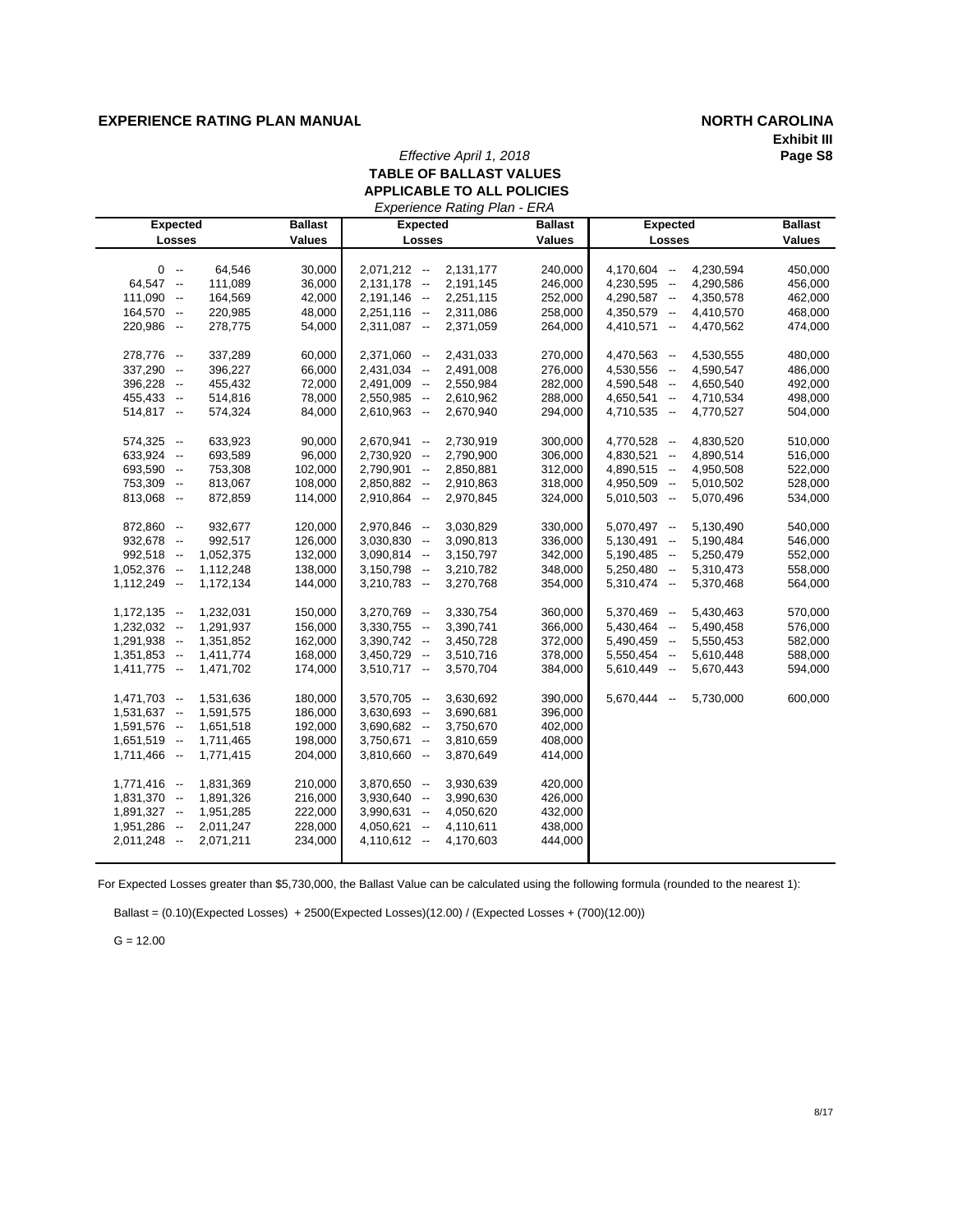**1. Hazard Group Differentials**

 **A B C D E F G**  1.29 1.01 0.92 0.78 0.64 0.53 0.44

**2. 2013 Table of Expected Loss Ranges**

Effective January 1, 2013

#### **3. Excess Loss Pure Premium Factors**

(Applicable to New and Renewal Policies)

| Per Accident      |       |       |       | <b>Hazard Groups</b> |       |       |       |
|-------------------|-------|-------|-------|----------------------|-------|-------|-------|
| <b>Limitation</b> | Α     | B     | C     | D                    | E     | F     | G     |
| \$10,000          | 0.665 | 0.699 | 0.714 | 0.738                | 0.757 | 0.776 | 0.787 |
| \$15,000          | 0.621 | 0.660 | 0.678 | 0.705                | 0.728 | 0.750 | 0.765 |
| \$20,000          | 0.583 | 0.627 | 0.646 | 0.676                | 0.703 | 0.727 | 0.746 |
| \$25,000          | 0.551 | 0.598 | 0.619 | 0.650                | 0.680 | 0.706 | 0.728 |
| \$30,000          | 0.523 | 0.572 | 0.595 | 0.628                | 0.659 | 0.688 | 0.712 |
| \$35,000          | 0.499 | 0.549 | 0.573 | 0.607                | 0.641 | 0.670 | 0.697 |
| \$40,000          | 0.477 | 0.529 | 0.553 | 0.588                | 0.623 | 0.654 | 0.683 |
| \$50,000          | 0.439 | 0.493 | 0.518 | 0.554                | 0.592 | 0.625 | 0.657 |
| \$75,000          | 0.370 | 0.425 | 0.452 | 0.489                | 0.531 | 0.566 | 0.605 |
| \$100,000         | 0.323 | 0.377 | 0.405 | 0.442                | 0.485 | 0.521 | 0.564 |
| \$125,000         | 0.288 | 0.341 | 0.368 | 0.405                | 0.449 | 0.484 | 0.531 |
| \$150,000         | 0.261 | 0.312 | 0.340 | 0.375                | 0.419 | 0.454 | 0.503 |
| \$175,000         | 0.239 | 0.289 | 0.316 | 0.351                | 0.395 | 0.429 | 0.479 |
| \$200,000         | 0.221 | 0.270 | 0.297 | 0.330                | 0.374 | 0.407 | 0.458 |
| \$225,000         | 0.206 | 0.253 | 0.280 | 0.312                | 0.356 | 0.388 | 0.440 |
| \$250,000         | 0.193 | 0.239 | 0.266 | 0.297                | 0.340 | 0.372 | 0.424 |
| \$275,000         | 0.182 | 0.226 | 0.253 | 0.283                | 0.326 | 0.357 | 0.410 |
| \$300,000         | 0.172 | 0.216 | 0.242 | 0.271                | 0.313 | 0.344 | 0.397 |
| \$325,000         | 0.163 | 0.206 | 0.232 | 0.260                | 0.302 | 0.332 | 0.385 |
| \$350,000         | 0.155 | 0.197 | 0.223 | 0.251                | 0.292 | 0.321 | 0.375 |
| \$375,000         | 0.148 | 0.189 | 0.214 | 0.242                | 0.283 | 0.311 | 0.365 |
| \$400,000         | 0.141 | 0.182 | 0.207 | 0.234                | 0.274 | 0.302 | 0.356 |
| \$425,000         | 0.135 | 0.175 | 0.200 | 0.226                | 0.266 | 0.293 | 0.347 |
| \$450,000         | 0.130 | 0.169 | 0.194 | 0.219                | 0.259 | 0.285 | 0.339 |
| \$475,000         | 0.125 | 0.163 | 0.188 | 0.213                | 0.252 | 0.278 | 0.332 |
| \$500,000         | 0.121 | 0.158 | 0.182 | 0.207                | 0.246 | 0.271 | 0.325 |
| \$600,000         | 0.105 | 0.141 | 0.164 | 0.187                | 0.224 | 0.248 | 0.302 |
| \$700.000         | 0.093 | 0.127 | 0.149 | 0.171                | 0.207 | 0.230 | 0.283 |
| \$800,000         | 0.084 | 0.116 | 0.137 | 0.158                | 0.193 | 0.214 | 0.267 |
| \$900,000         | 0.076 | 0.106 | 0.127 | 0.147                | 0.181 | 0.201 | 0.253 |
| \$1,000,000       | 0.070 | 0.099 | 0.119 | 0.137                | 0.171 | 0.190 | 0.242 |
| \$2,000,000       | 0.037 | 0.057 | 0.072 | 0.085                | 0.111 | 0.126 | 0.171 |
| \$3,000,000       | 0.024 | 0.040 | 0.051 | 0.062                | 0.083 | 0.096 | 0.135 |
| \$4,000,000       | 0.018 | 0.030 | 0.039 | 0.048                | 0.066 | 0.077 | 0.111 |
| \$5,000,000       | 0.014 | 0.024 | 0.032 | 0.039                | 0.055 | 0.064 | 0.094 |
| \$6,000,000       | 0.011 | 0.019 | 0.026 | 0.032                | 0.046 | 0.054 | 0.081 |
| \$7,000,000       | 0.009 | 0.016 | 0.022 | 0.028                | 0.039 | 0.047 | 0.071 |
| \$8,000,000       | 0.007 | 0.014 | 0.019 | 0.024                | 0.034 | 0.041 | 0.063 |
| \$9,000,000       | 0.006 | 0.012 | 0.016 | 0.021                | 0.030 | 0.036 | 0.056 |
| \$10,000,000      | 0.005 | 0.010 | 0.014 | 0.018                | 0.027 | 0.032 | 0.050 |